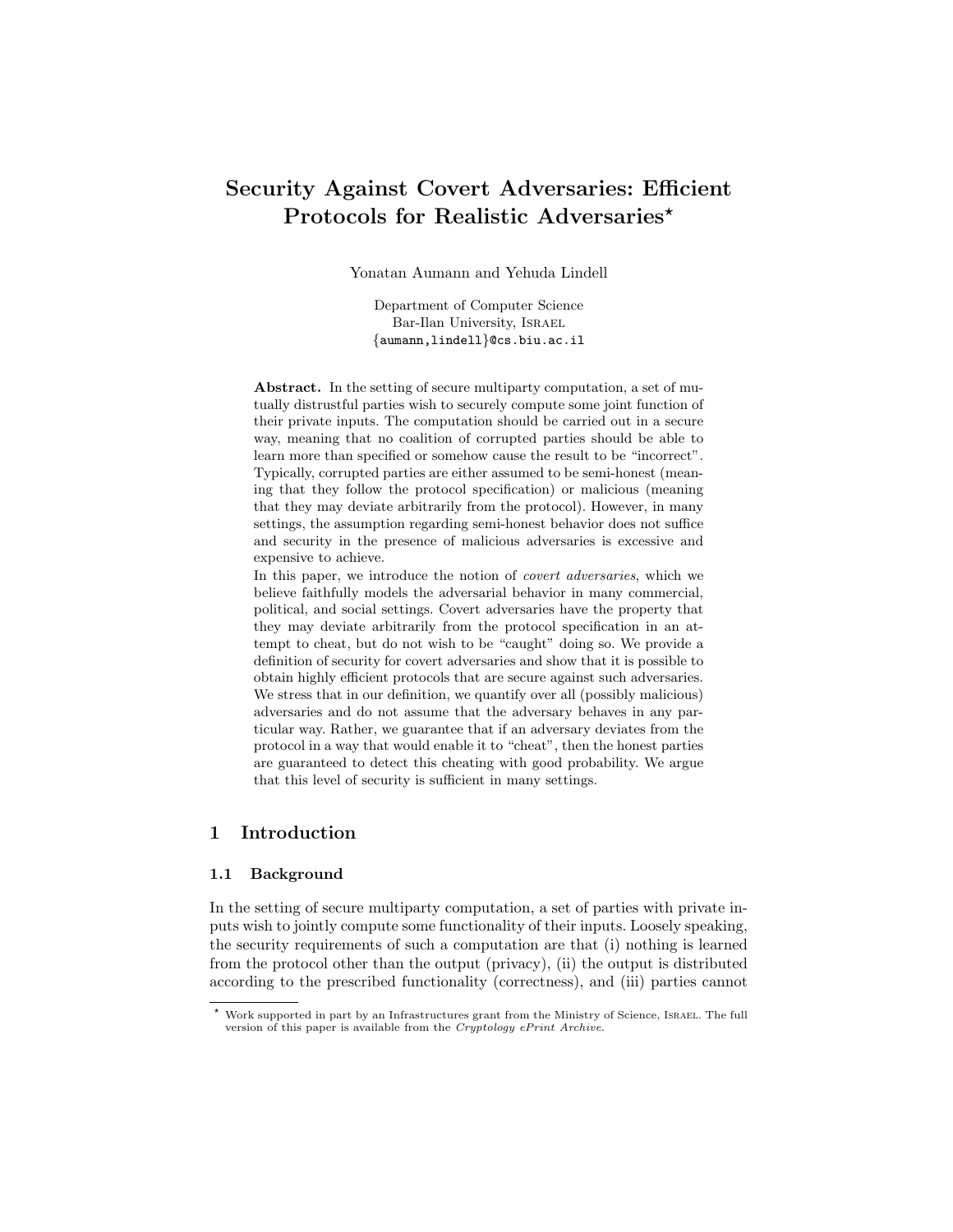make their inputs depend on other parties' inputs. Secure multiparty computation forms the basis for a multitude of tasks, including those as simple as coin-tossing and agreement, and as complex as electronic voting, electronic auctions, electronic cash schemes, anonymous transactions, remote game playing (a.k.a. "mental poker"), and privacy-preserving data mining.

The security requirements in the setting of multiparty computation must hold even when some of the participating parties are adversarial. It has been shown that, with the aid of suitable cryptographic tools, any two-party or multiparty function can be securely computed  $[23, 12, 10, 3, 6]$ , even in the presence of very strong adversarial behavior. However, the efficiency of the computation depends dramatically on the adversarial model considered. Classically, two main categories of adversaries have been considered:

- 1. Malicious adversaries: these adversaries may behave arbitrarily and are not bound in any way to following the instructions of the specified protocol. Protocols that are secure in the malicious model provide a very strong security guarantee, as honest parties are "protected" irrespective of the adversarial behavior of the corrupted parties.
- 2. Semi-honest adversaries: these adversaries correctly follow the protocol specification, yet may attempt to learn additional information by analyzing the transcript of messages received during the execution. Security in the presence of semi-honest adversaries provides only a weak security guarantee, and is not sufficient in many settings. Semi-honest adversarial behavior primarily models inadvertent leakage of information, and is suitable only where participating parties essentially trust each other, but may have other concerns.

Secure computation in the semi-honest adversary model can be carried out very efficiently, but, as mentioned, provides weak security guarantees. Regarding malicious adversaries, it has been shown that, under suitable cryptographic assumptions, any multiparty probabilistic polynomial-time functionality can be securely computed for any number of malicious corrupted parties [12, 10]. However, this comes at a price. These feasibility results of secure computation typically do not yield protocols that are efficient enough to actually be implemented and used in practice (particularly if standard simulation-based security is required). Their importance is more in telling us that it is perhaps worthwhile searching for other efficient protocols, because we at least know that a solution exists in principle. However, the unfortunate state of affairs today – many years after these feasibility results were obtained – is that very few truly efficient protocols exist for the setting of malicious adversaries. Thus, we believe that some middle ground is called for: an adversary model that accurately models adversarial behavior in the real world, on the one hand, but for which efficient, secure protocols can be obtained, on the other.

### 1.2 Our Work – Covert Adversaries

In this work, we introduce a new adversary model that lies between the semihonest and malicious models. The motivation behind the definition is that in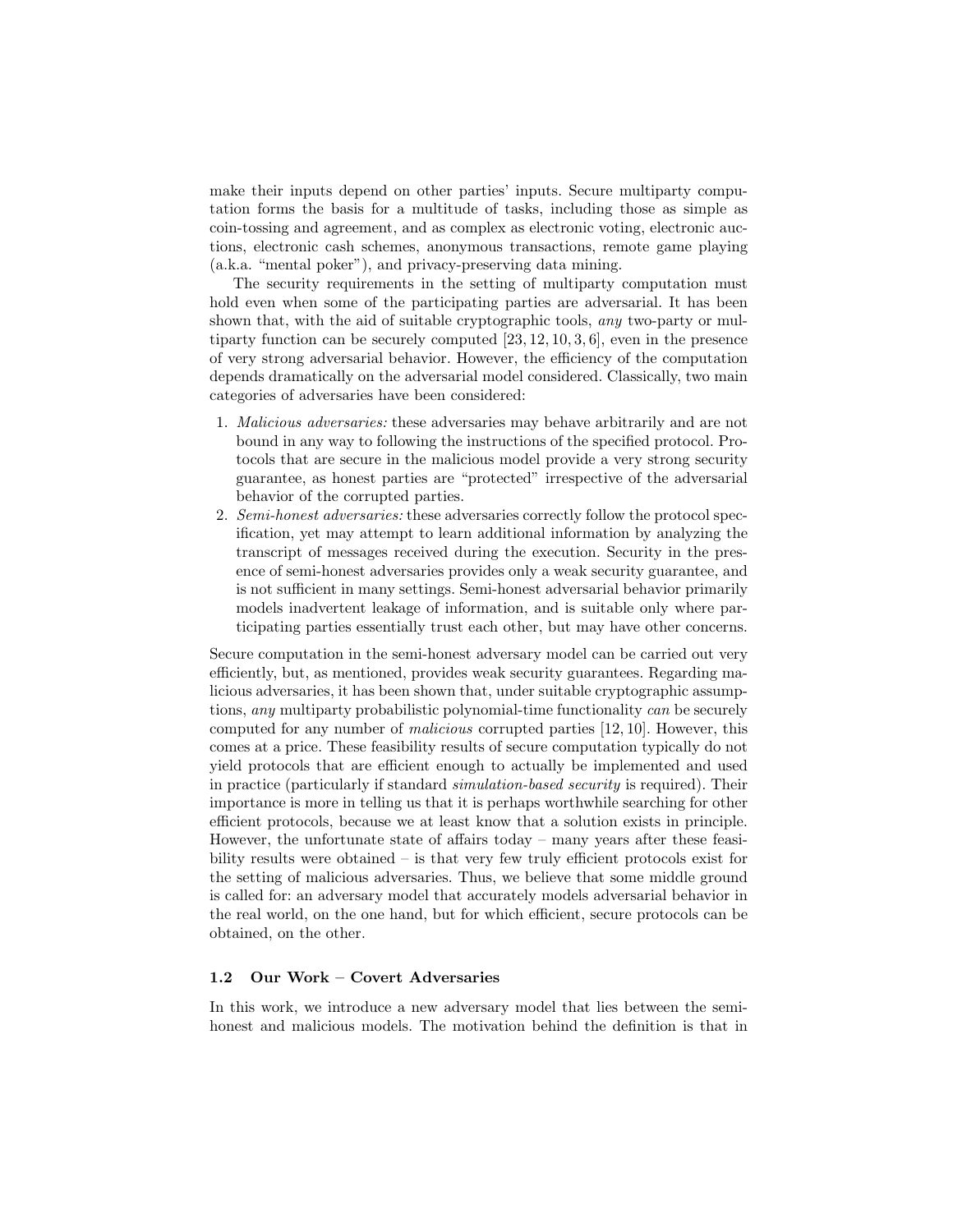many real-world settings, adversaries are willing to actively cheat (and as such are not semi-honest), but only if they are not caught (and as such they are not arbitrarily malicious). This, we believe, is the case in many business, financial, political and diplomatic settings, where honest behavior cannot be assumed, but where the companies, institutions and individuals involved cannot afford the embarrassment, loss of reputation, and negative press associated with being caught cheating. It is also the case, unfortunately, in many social settings, e.g. elections for a president of the country-club. Finally, in remote game playing, players may also be willing to actively cheat, but would try to avoid being caught, or else they may be thrown out of the game. In all, we believe that this type of covert adversarial behavior accurately models many real-world situations. Clearly, with such adversaries, it may be the case that the risk of being caught is weighed against the benefits of cheating, and it cannot be assumed that players would avoid being caught at any price and under all circumstances. Accordingly, our definition explicitly models the probability of catching adversarial behavior; a probability that can be tuned to the specific circumstances of the problem. In particular, we do not assume that adversaries are only willing to risk being caught with negligible probability, but rather allow for much higher probabilities.

The definition. Our definition of security is based on the classical ideal/real simulation paradigm. Loosely speaking, our definition provides the following guarantee. Let  $0 < \epsilon < 1$  be a value (called the *deterrence factor*). Then, any attempt to cheat by an adversary is detected by the honest parties with probability at least  $\epsilon$ . Thus, provided that  $\epsilon$  is sufficiently large, an adversary that wishes not to be caught cheating, will refrain from *attempting* to cheat, lest it be caught doing so. Clearly, the higher the value of  $\epsilon$ , the greater the probability that the adversary is caught and thus the greater the deterrent to cheat. We therefore call our notion security in the presence of covert adversaries with  $\epsilon$ -deterrent. Note that the security guarantee does not preclude successful cheating. Indeed, if the adversary decides to cheat then it may gain access to the other parties' private information or bias the result of the computation. The only guarantee is that if it attempts to cheat, then there is a fair chance that it will be caught doing so. This is in contrast to standard definitions, where absolute privacy and security are guaranteed, for the given type of adversary. We remark that by setting  $\epsilon = 1$ , our definition can be used to capture a requirement that cheating parties are always caught.

When attempting to translate the above described basic approach into a formal definition, we obtain three different possible formulations, which form a hierarchy of security guarantees. In Section 3 we present the three formulations, and discuss the relationships between them and between the standard definitions of security for semi-honest and malicious adversaries. We also present modular sequential composition theorems (like that of  $|4|$ ) for all of our definitions. Such composition theorems are important as security goals within themselves and as tools for proving the security of protocols.

Protocol constructions. As mentioned, the aim of this work is to provide a definition of security for which it is possible to construct highly efficient pro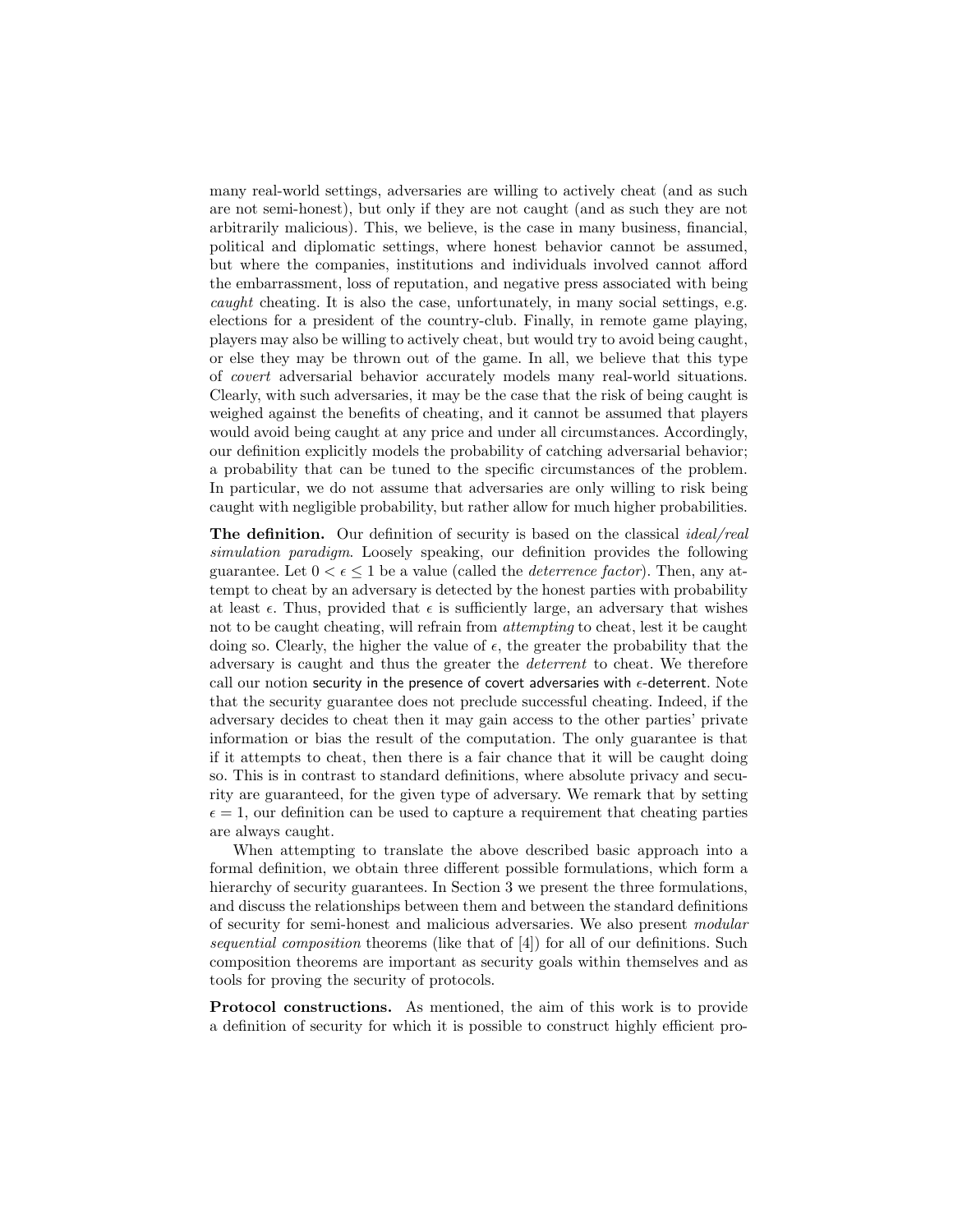tocols. We demonstrate this fact by presenting a generic protocol for secure two-party computation that is only mildly less efficient than the protocol of Yao [23], which is secure only for semi-honest adversaries. The first step of our construction is a protocol for oblivious transfer that is based on homomorphic encryption schemes. Highly efficient protocols under this assumption are known [1, 17]. However, these protocols do not achieve simulation-based security. Rather, only privacy is guaranteed (with the plus that privacy is preserved even in the presence of fully malicious adversaries). Having constructed an oblivious transfer protocol that meets our definition, we use it in the protocol of Yao [23]. We modify Yao's protocol so that two garbled circuits are sent, and then a random one is opened in order to check that it was constructed correctly. Our basic protocol achieves deterrent  $\epsilon = 1/2$ , but can be extended to greater values of  $\epsilon$  at a moderate expense in efficiency. (For example, 10 copies of the circuit yields  $\epsilon = 9/10.$ 

Protocol efficiency. The protocol we present offers a great improvement in efficiency, when compared to the best known results for the malicious adversary model. The exact efficiency depends on the variant used in the definition of covert adversary security. For the weakest variant, our protocol requires only twice the amount of work and twice the bandwidth of the basic protocol of [23] for semihonest adversaries. Specifically, it requires only a constant number of rounds, a single oblivious transfer for each input bit, and has communication complexity  $O(n|C|)$  where n is the security parameter and |C| is the size of the circuit being computed. For the intermediate variant, the complexity is slightly higher, requiring twice the number of oblivious transfers than in the weakest variant. For the strongest variant, the complexity increases to n oblivious transfers for each input bit. This is still much more efficient than any known protocol for the case of malicious adversaries. We view this as a "proof of concept" that highly efficient protocols are achievable in this model, and leave the construction of such protocols for specific tasks of interest for future work.

## 1.3 Related Work

The idea of allowing the adversary to cheat as long as it will be detected was first considered by [9] who defined a property called t-detectability; loosely speaking, a protocol fulfilling this property provides the guarantee that no coalition of  $t$ parties can cheat without being caught. The work of [9] differs to ours in that (a) they consider the setting of an honest majority, and (b) their definition is not simulation based. Another closely related work to ours is that of [5] that considers honest-looking adversaries. Such adversaries may deviate arbitrarily from the protocol specification, but only if this deviation cannot be detected. Our definition differs from that of [5] in a number of important ways. First, we quantify over all adversaries, and not only over adversaries that behave in a certain way. Second, our definition provides guarantees even for adversaries that may be willing to risk being caught cheating with non-negligible (or even constant) probability. Third, we place the onus of detecting any cheating by an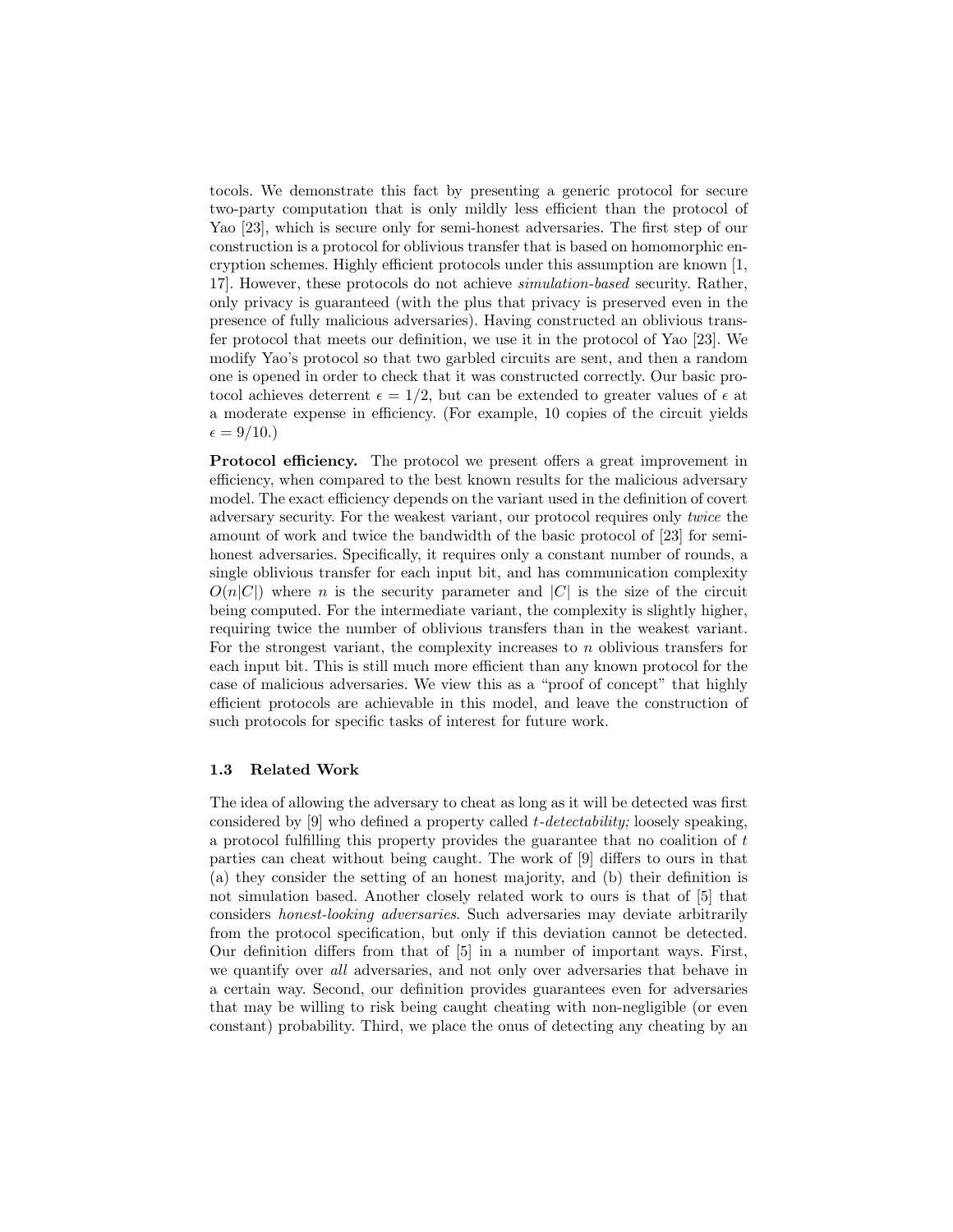adversary on the protocol, and not on the chance that the honest parties will analyze the distribution of the messages generated by the corrupted parties. (See Section 3 for more discussion on why these differences are important.) Finally, we remark that [5] considered a more stringent setting where all parties are either malicious or honest-looking. In contrast, we consider a relaxation of the adversary model (where parties are either fully honest or covert).

We remark that the idea of allowing an adversary to cheat with non-negligible probability as long as it will be caught with good probability has been mentioned many times in the literature; see [15, 20] for just two examples. We stress, however, that none of these works formalized this idea. Furthermore, our experience in proving our protocol secure is that simple applications of cut-and-choose do not meet our definition (and there are actual attacks that can be carried out on the cut-and-choose technique used in [20], for example).

Our work studies a weaker definition of security than the standard one. Weaker definitions have been used before in order to construct efficient protocols for specific problems. However, in the past these relaxed definitions typically have not followed the simulation paradigm, but rather have considered privacy via indistinguishability (and sometimes correctness); see [7] for one example. Our work takes a completely different approach.

## 2 Secure Multiparty Computation – Standard Definition

In this section we briefly present the standard definition for secure multiparty computation and refer to [10, Chapter 7] for more details and motivating discussion. The following description and definition is based on [10], which in turn follows [13, 21, 2, 4].

Multiparty computation. A multiparty protocol problem is cast by specifying a random process that maps sets of inputs to sets of outputs (one for each party). We refer to such a process as a functionality and denote it  $f: (\{0,1\}^*)^m \to$  $({0,1})^*$ <sup>m</sup>, where  $f = (f_1, \ldots, f_m)$ . That is, for every vector of inputs  $\bar{x}$  $(x_1, \ldots, x_m)$ , the output-vector is a random variable  $\overline{y} = (f_1(\overline{x}), \ldots, f_m(\overline{x}))$  ranging over vectors of strings. The *i*<sup>th</sup> party  $P_i$ , with input  $x_i$ , wishes to obtain  $f_i(\overline{x})$ . We sometimes denote such a functionality by  $(\overline{x}) \mapsto (f_1(\overline{x}), \ldots, f_m(\overline{x}))$ . Thus, for example, the oblivious transfer functionality is denoted by  $((x_0, x_1), \sigma) \mapsto$  $(\lambda, x_{\sigma})$ , where  $(x_0, x_1)$  is the first party's input,  $\sigma$  is the second party's input, and  $\lambda$  denotes the empty string (meaning that the first party has no output).

Security of protocols (informal). The security of a protocol is analyzed by comparing what an adversary can do in a real protocol execution to what it can do in an ideal scenario that is secure by definition. This is formalized by considering an ideal computation involving an incorruptible trusted third party to whom the parties send their inputs. The trusted party computes the functionality on the inputs and returns to each party its respective output (in order to model the possibility of early aborting, the adversary receives its outputs first and then can decide if the honest parties also receive output). Loosely speaking, a protocol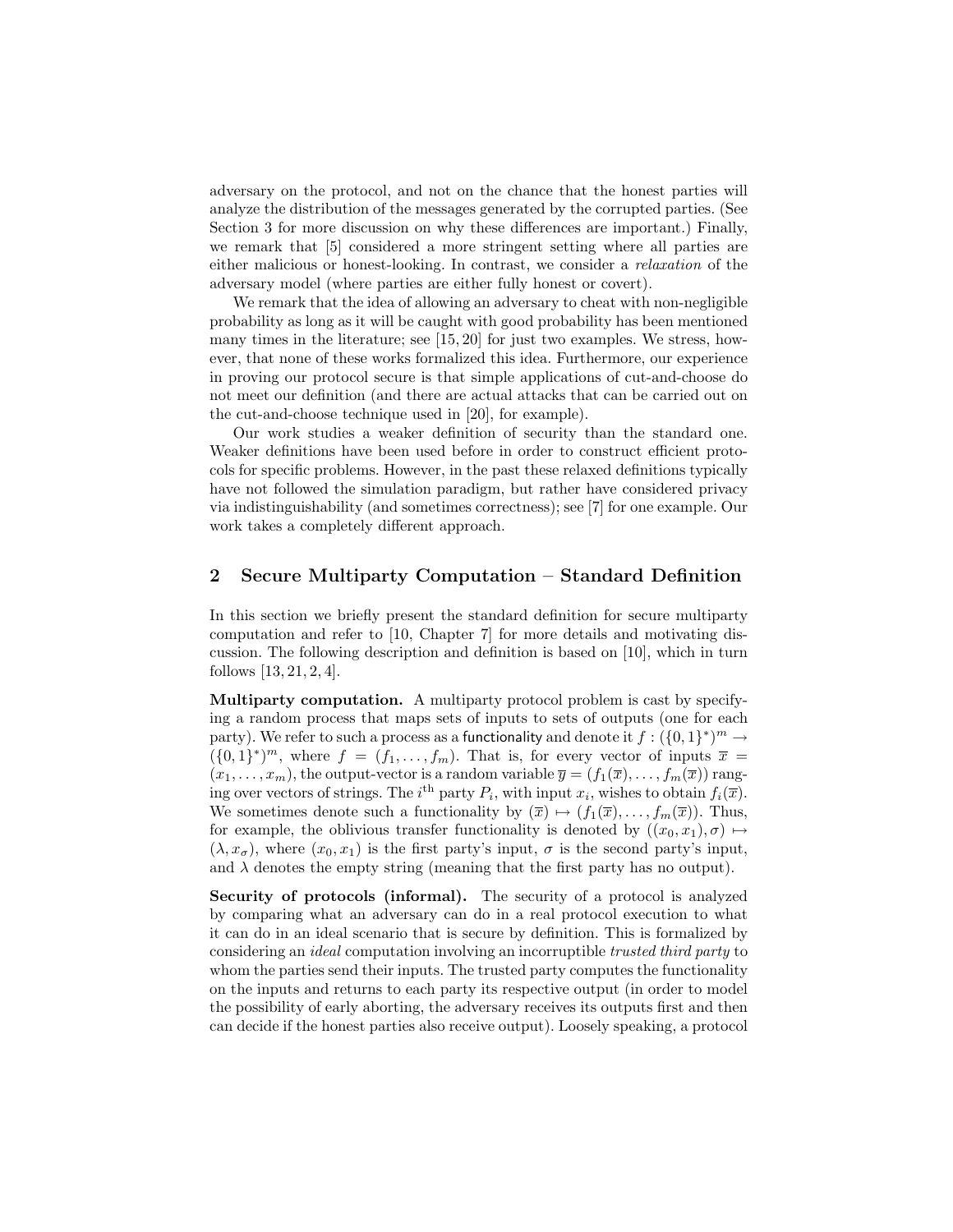is secure if any adversary interacting in the real protocol (where no trusted third party exists) can do no more harm than if it was involved in the above-described ideal computation. We consider malicious adversaries and static corruptions in all of our definitions in this paper.

**Execution in the ideal model.** Let the set of parties be  $P_1, \ldots, P_m$  and let  $I \subseteq [m]$  denote the indices of the corrupted parties, controlled by an adversary A. An ideal execution proceeds as follows:

- **Inputs:** Each party obtains an input; the  $i^{\text{th}}$  party's input is denoted  $x_i$ . The adversary  $A$  receives an auxiliary input denoted  $z$  (and we assume that it knows the length of all inputs).
- Send inputs to trusted party: Any honest party  $P_j$  sends its received input  $x_i$  to the trusted party. The corrupted parties controlled by  $\mathcal A$  may either abort, send their received input, or send some other input of the same length to the trusted party. This decision is made by  $A$  and may depend on the values  $x_i$  for  $i \in I$  and its auxiliary input z. Denote the vector of inputs sent to the trusted party by  $\overline{w}$  (note that  $\overline{w}$  does not necessarily equal  $\overline{x}$ ).

If the trusted party does not receive  $m$  valid inputs (including the case that one of the inputs equals  $\perp$ ), it replies to all parties with a special symbol  $\perp$ and the ideal execution terminates. Otherwise, the execution proceeds to the next step.

- Trusted party sends outputs to adversary: The trusted party computes  $(f_1(\overline{w}), \ldots, f_m(\overline{w}))$  and sends  $f_i(\overline{w})$  to party  $P_i$ , for all  $i \in I$  (i.e., to all corrupted parties).
- Adversary instructs trusted party to continue or halt:  $A$  sends either continue or half to the trusted party. If it sends CONTINUE, the trusted party sends  $f_j(\overline{w})$  to party  $P_j$ , for all  $j \notin I$  (i.e., to all honest parties). Otherwise, if it sends HALT, the trusted party sends  $\perp$  to all parties  $P_j$  for  $i \notin I$ .
- Outputs: An honest party always outputs the message it obtained from the trusted party. The corrupted parties output nothing. The adversary  $\mathcal A$  outputs any arbitrary (probabilistic polynomial-time computable) function of the initial inputs  $\{x_i\}_{i\in I}$  and the messages  $\{f_i(\overline{w})\}_{i\in I}$  obtained from the trusted party.

Let  $f: (\{0,1\}^*)^m \to (\{0,1\}^*)^m$  be an *m*-party functionality, where  $f = (f_1, \ldots, f_m)$  $f_m$ , let A be a non-uniform probabilistic polynomial-time machine, and let  $I \subseteq [m]$  be the set of corrupted parties. Then, the ideal execution of f on inputs  $\overline{x}$ , auxiliary input z to A and security parameter n, denoted IDEAL<sub>f,A(z),I</sub> $(\overline{x}, n)$ , is defined as the output vector of the honest parties and the adversary  $A$  from the above ideal execution.

Execution in the real model. We next consider the real model in which a real m-party protocol  $\pi$  is executed (and there exists no trusted third party). In this case, the adversary  $\mathcal A$  sends all messages in place of the corrupted parties, and may follow an arbitrary polynomial-time strategy. In contrast, the honest parties follow the instructions of  $\pi$ .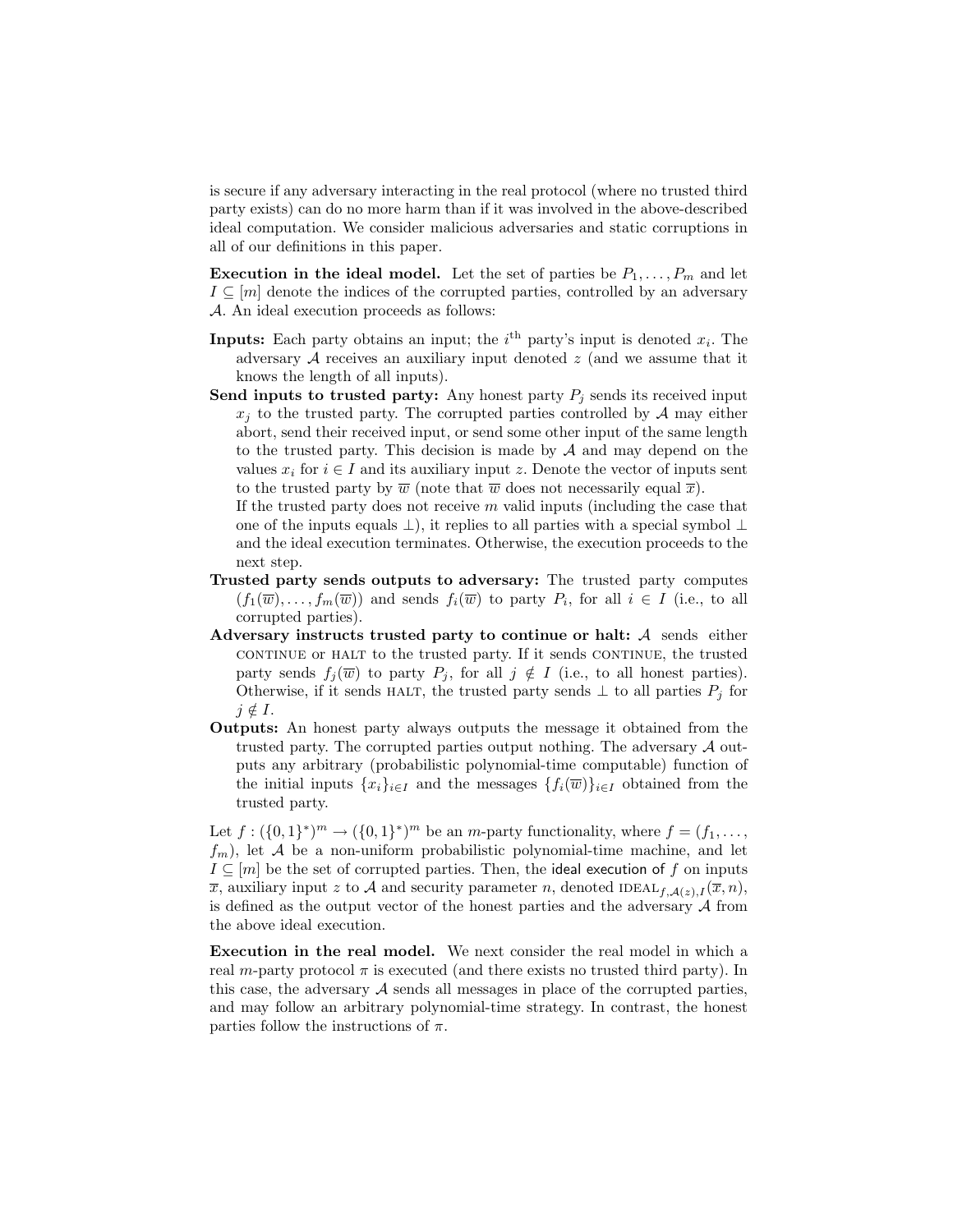Let f be as above and let  $\pi$  be an m-party protocol for computing f. Furthermore, let  $A$  be a non-uniform probabilistic polynomial-time machine and let I be the set of corrupted parties. Then, the real execution of  $\pi$  on inputs  $\overline{x}$ , auxiliary input z to A and security parameter n, denoted  $REAL_{\pi,\mathcal{A}(z),I}(\overline{x},n)$ , is defined as the output vector of the honest parties and the adversary  $\hat{\mathcal{A}}$  from the real execution of  $\pi$ .

Security as emulation of a real execution in the ideal model. Having defined the ideal and real models, we can now define security of protocols. We will consider executions where all inputs are of the same length (see discussion in [10]), and will therefore say that a vector  $\bar{x} = (x_1, \ldots, x_m)$  is balanced if for every *i* and *j* it holds that  $|x_i| = |x_j|$ .

**Definition 1** (secure multiparty computation): Let f and  $\pi$  be as above. Protocol  $\pi$  is said to securely compute f with abort in the presence of malicious adversaries if for every non-uniform probabilistic polynomial-time adversary A for the real model, there exists a non-uniform probabilistic polynomial-time adversary S for the ideal model, such that for every  $I \subseteq [m]$ , every balanced vector  $\overline{x} \in (\{0,1\}^*)^m$ , and every auxiliary input  $z \in \{0,1\}^*$ : ©

IDEAL $_{f,\mathcal{S}(z),I}(\overline{x},n)$ ª  $n \in \mathbb{N}$ c ≡ ©  $\text{REAL}_{\pi,\mathcal{A}(z),I}(\overline{x},n)$ ª  $n \in \mathbb{N}$ 

where  $\stackrel{c}{\equiv}$  indicates computational indistinguishability.

# 3 Definitions – Security with Covert Adversaries

#### 3.1 Motivation

The standard definition of security (see Definition 1) is such that all possible (polynomial-time) adversarial behavior is simulatable. In contrast, as we have mentioned, here we wish to model the situation that parties may cheat. However, if they do so, they are likely to be caught. There are a number of ways of defining this notion. In order to motivate ours, we begin with a somewhat naive implementation of the notion, and show its shortcoming.

First attempt: Define an adversary to be covert if the distribution over the messages that it sends during an execution is computationally indistinguishable from the distribution over the messages that an honest party would send. Then quantify over all covert adversaries  $A$  for the real world (rather than all adversaries).<sup>1</sup> A number of problems arise with this definition. First, the fact that the distribution generated by the adversary can be distinguished from the distribution generated by honest parties does not mean that the honest parties indeed detect this. This is due to the fact that the honest parties may not have an efficient distinguisher; it is only guaranteed that there exists one. Furthermore, in order to guarantee that the honest parties detect the cheating, they would have

<sup>&</sup>lt;sup>1</sup> We remark that this is the conceptual approach taken by  $[5]$ , and that there are important choices that arise when attempting to formalize the approach. In any case, as we have mentioned, the work of [5] differs greatly because their aim was to model all parties as somewhat adversarial.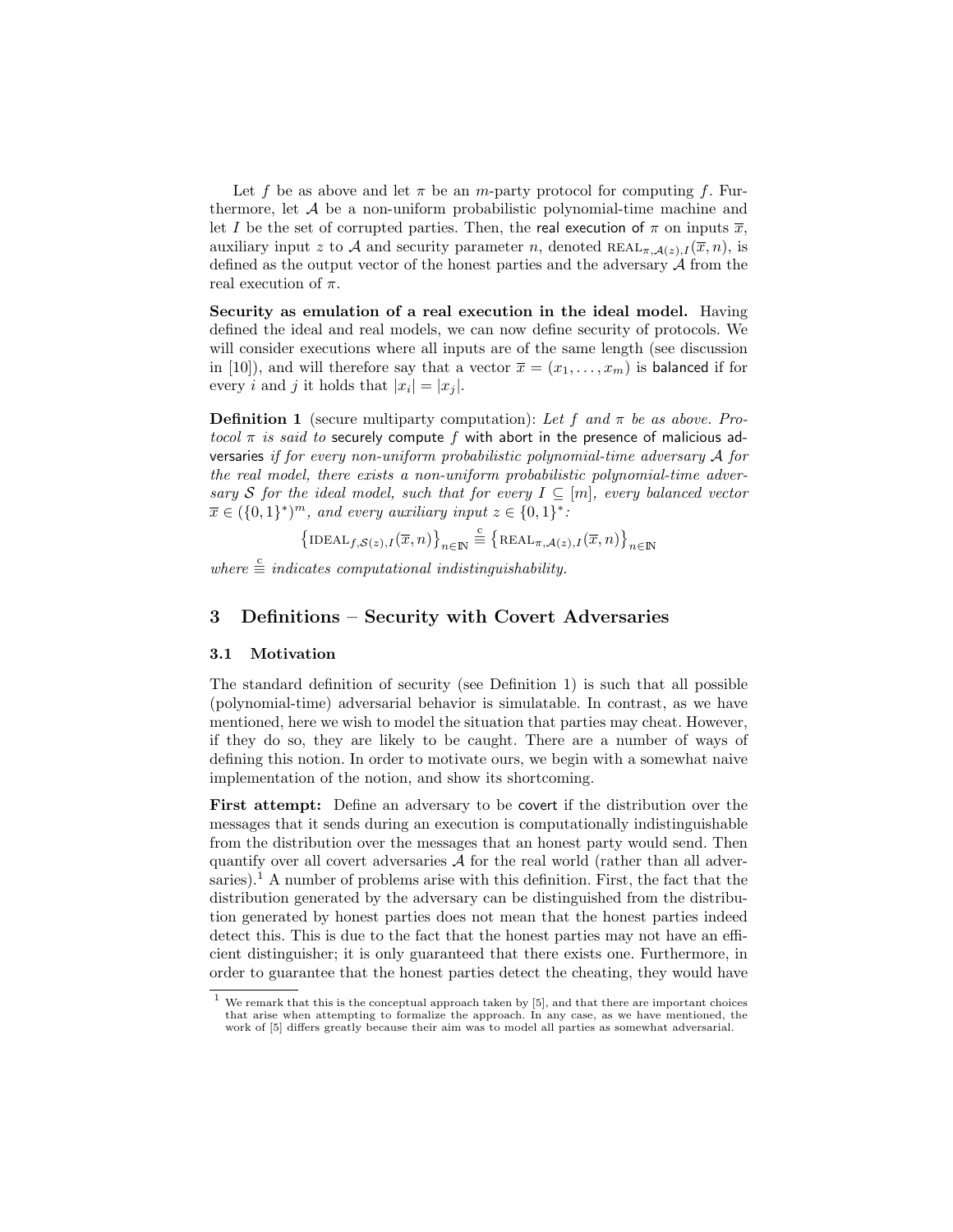to analyze all traffic during an execution. However, this analysis cannot be part of the protocol because then the distinguishers used by the honest parties would be known (and potentially bypassed). Another problem is that, as mentioned in the introduction, adversaries may be willing to risk being caught with more than negligible probability, say  $10^{-6}$ . With such an adversary, the definition would provide no security guarantee. In particular, the adversary may be able to always learn all parties' inputs, and only risk being caught in one run in a million.

Second attempt. To solve the aforementioned problems, we first we require that the protocol itself be responsible for detecting cheating. Specifically, in the case that a party  $P_i$  attempts to cheat, the protocol may instruct the honest parties to output a message saying that "party  $P_i$  has cheated" (we require that this only happens if  $P_i$  indeed cheated). This solves the first problem. To solve the second problem, we explicitly quantify the probability that an adversary is caught cheating. Roughly, given a parameter  $\epsilon$ , a protocol is said to be secure against covert adversaries with  $\epsilon$ -deterrent if any cheating adversary will necessarily be caught with probability at least  $\epsilon$ .

This definition captures the spirit of what we want, but is still problematic. To illustrate the problem, consider an adversary that plays honestly with probability 0.99, and cheats otherwise. Such an adversary can only ever be caught with probability 0.01 (because otherwise it is honest). If  $\epsilon = 1/2$  for example, then such an adversary must be caught with probability 0.5, which is impossible. We therefore conclude that an absolute parameter cannot be used, and the probability of catching the adversary must be related to the probability that it cheats.

Final definition. We thus arrive at the following approach. First, as mentioned, we require that the protocol itself be responsible for detecting cheating. That is, if a party  $P_i$  successfully cheats, then with good probability ( $\epsilon$ ), the honest parties in the protocol will all receive a message that " $P_i$  cheated". Second, we do not quantify only over adversaries that are covert (i.e., those that are not detected cheating by the protocol). Rather, we allow all possible adversaries, even completely malicious ones. Then, we require either that this malicious behavior can be successfully simulated (as in Definition 1), or that the honest parties will receive a message that cheating has been detected, and this happens with probability at least  $\epsilon$  times the probability that successful cheating takes place. In other words, when an adversarial attack is carried out, we are guaranteed that one of the following two happens:

- 1. The attack fails: this event is represented by the fact that the adversary can simulate the interaction on its own, and so the attack cannot yield any more than what is possible in the ideal model.
- 2. The attack succeeds: in this case we are guaranteed that with good probability (and this probability is a parameter in the definition), the adversarial parties will be caught.

We stress that in the second case, the adversary may actually learn secret information or cause some other damage. However, since it is guaranteed that such a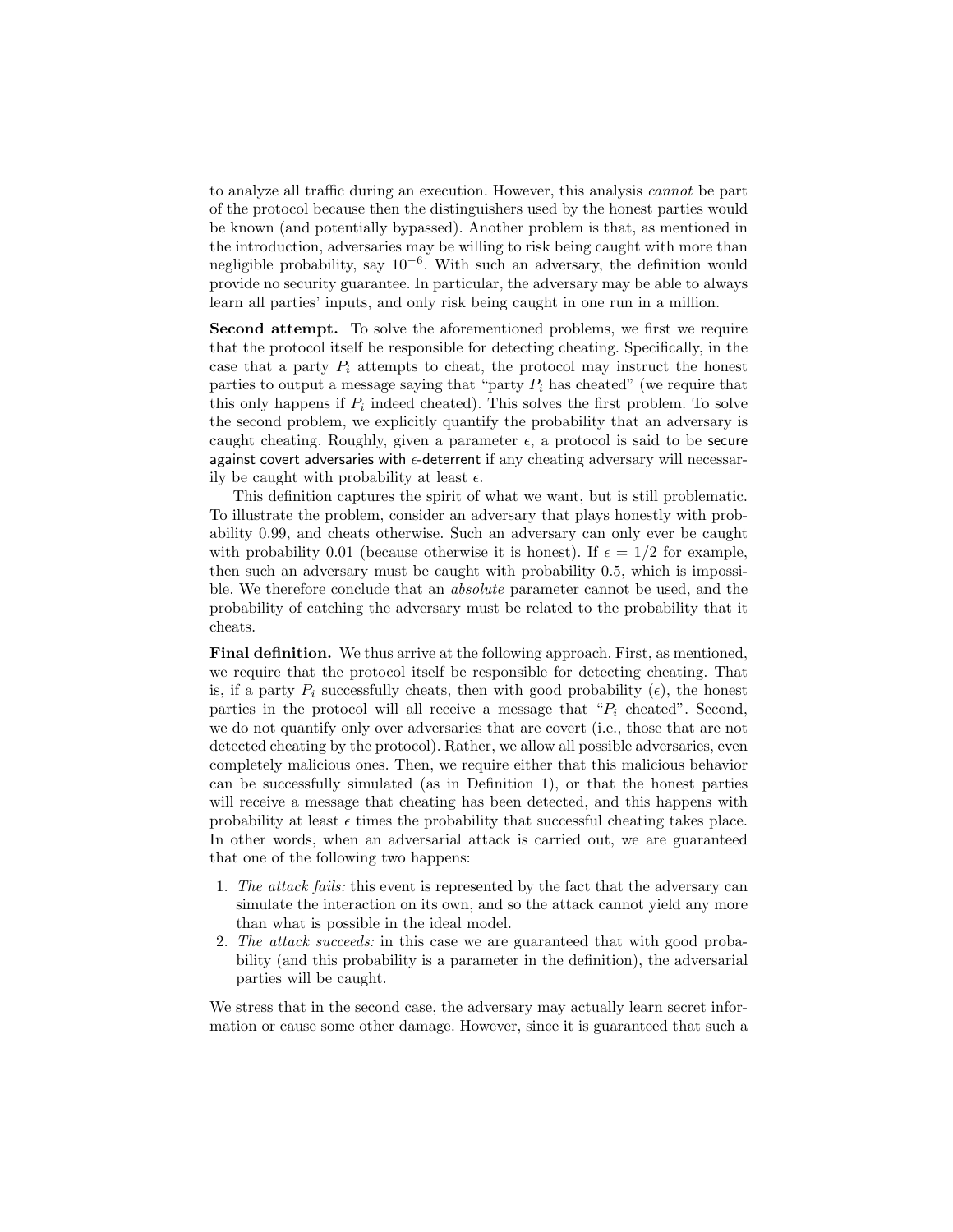strategy will likely be caught, there is strong motivation to refrain from carrying it out.

As it turns out, the above intuition can be formalized in three different ways, which form a hierarchy of security guarantees. Since we view the definitional part of this work as of no less importance than the protocol constructions, we present all three formulations. In practice, the practitioner should choose the formulation that best suites her needs, and for which sufficiently efficient protocols exists. All three definitions are based on the ideal/real simulation paradigm, as presented in Section 2. We now present the definitions in order of security, starting with the weakest (least secure) one.

#### 3.2 Version 1: Failed Simulation Formulation

The first formulation we present is based on allowing the simulator to fail sometimes, where by "fail" we mean that its output distribution is not indistinguishable from the real one. This corresponds to an event of successful cheating. However, we guarantee that the probability that the adversary is caught cheating is at least  $\epsilon$  times the probability that the simulator fails. The details follow.

Recall that we call a vector balanced if all of its items are of the same length. In addition, we denote the output vector of the honest parties and adversary  $A$ in an ideal execution of f by IDEAL<sub>f,A(z),I</sub> $(\overline{x}, n)$ , where  $\overline{x}$  is the vector of inputs, z is the auxiliary input to  $A$ , I is the set of corrupted parties, and n is the security parameter. Finally, we denote the analogous outputs in a real execution of  $\pi$  by REAL<sub>π, $\mathcal{A}(z)$ , $I(\overline{x}, n)$ . We begin by defining what it means to "detect cheating":</sub>

**Definition 2** Let  $\pi$  be an m-party protocol, let A be an adversary, and let I be the index set of the corrupted parties. A party  $P_i$  is said to detect cheating in  $\pi$  if its output in  $\pi$  is corrupted<sub>i</sub>; this event is denoted  $\text{OUTPUT}_i(\text{REAL}_{\pi,\mathcal{A}(z),I}(\overline{x})) =$ corrupted<sub>i</sub>. The protocol  $\pi$  is called detection accurate if for every  $j, k \notin I$ , the probability that  $P_j$  outputs corrupted<sub>k</sub> is negligible.

We require that all protocols be detection accurate (meaning that only corrupted parties can be "caught cheating"). This is crucial because otherwise a party that is detected cheating can just claim that it is due to a protocol anomaly and not because it really cheated. The definition follows:

**Definition 3** (security – failed simulation formulation): Let f and  $\pi$  be as in Definition 1, and let  $\epsilon : \mathbb{N} \to [0,1]$  be a function. Protocol  $\pi$  is said to securely compute f in the presence of covert adversaries with  $\epsilon$ -deterrent if it is detection accurate and if for every non-uniform probabilistic polynomial-time adversary A for the real model, there exists a non-uniform probabilistic polynomial-time adversary S for the ideal model such that for every  $I \subseteq [m]$ , every balanced vector  $\overline{x} \in (\{0,1\}^*)^m$ , every auxiliary input  $z \in \{0,1\}^*$ , and every non-uniform polynomial-time distinguisher D, there exists a negligible function  $\mu(\cdot)$  such that,

$$
\Pr\left[\exists i \in I \,\forall j \notin I \;:\; \text{OUTPUT}_j(\text{REAL}_{\pi,\mathcal{A}(z),I}(\overline{x},n)) = \text{corrupted}_i\right] \\
\geq \epsilon(n) \cdot \left| \Pr\left[D(\text{IDEAL}_{f,S(z),I}(\overline{x},n)) = 1\right] - \Pr\left[D(\text{REAL}_{\pi,\mathcal{A}(z),I}(\overline{x},n)) = 1\right] \right| - \mu(n)
$$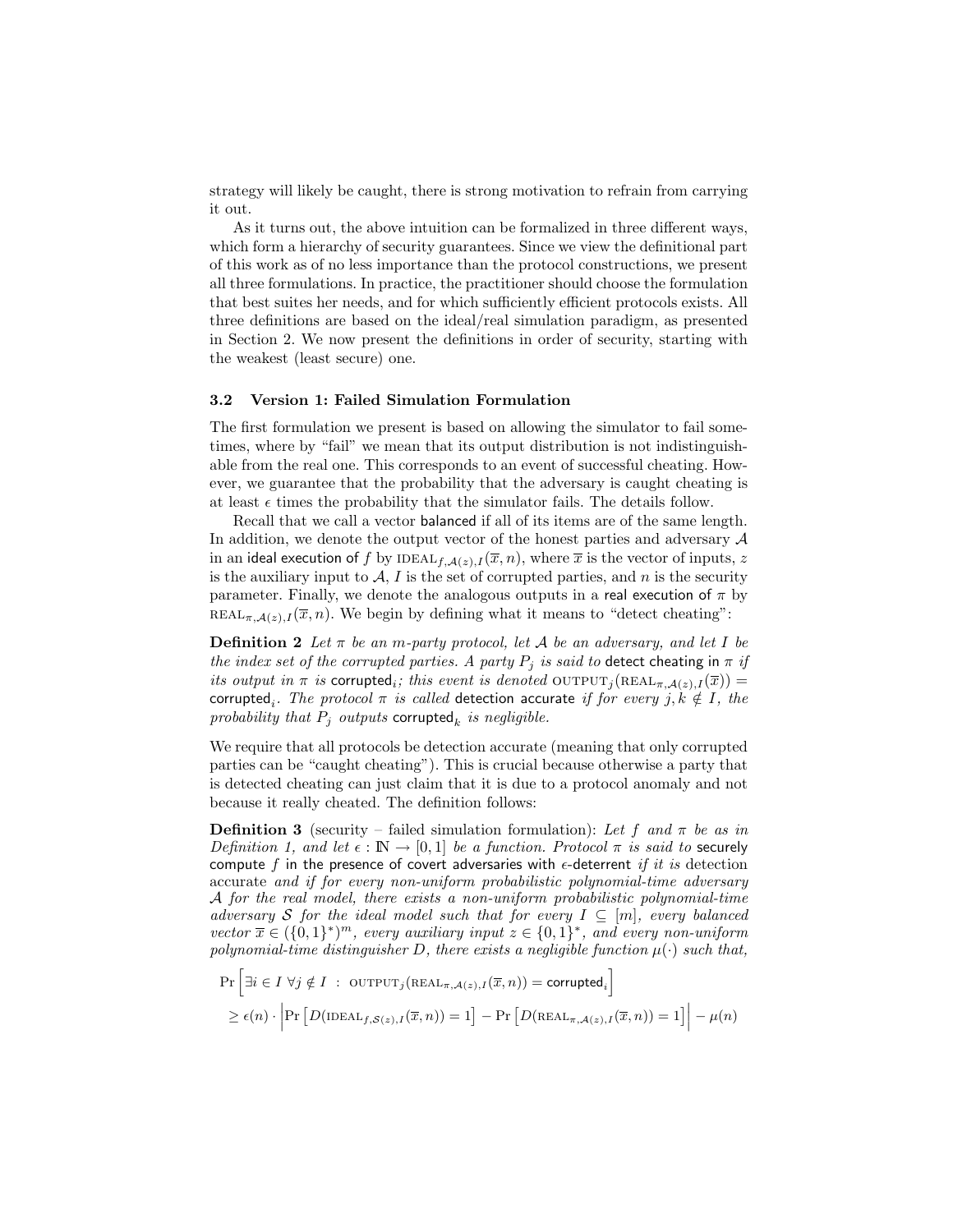The parameter  $\epsilon$  indicates the probability that successful adversarial behavior is detected (observe that when such a detection occurs, all honest parties must detect the same corrupted party). Clearly, the closer  $\epsilon$  is to one, the higher the deterrence to cheat, and hence the level of security, assuming covert adversaries. Note that the adversary can decide to never be detected cheating, in which case the IDEAL and REAL distributions are guaranteed to be *computationally* indistinguishable, as in the standard definition of security. In contrast, it can choose to cheat with some noticeable probability, in which case the IDEAL and real output distribution may be distinguishable (while guaranteeing that the adversary is caught with good probability). This idea of allowing the ideal and real models to not be fully indistinguishable in order to model "allowed cheating" was used in [11].

We stress that the definition does not *require* the simulator to "fail" with some probability. Rather, it is allowed to fail with a probability that is at most  $1/\epsilon$  times the probability that the adversary is caught cheating. As we shall see, this is what enables us to construct highly efficient protocols. We also remark that due to the required detection accuracy, the simulator cannot fail when the adversary behaves in a fully honest-looking manner (because in such a case, no honest party will output  $\text{corrupted}_i$ ). Thus, security is always preserved in the presence of adversaries that are willing to cheat arbitrarily, as long as their cheating is not detected.

Cheating and aborting. It is important to note that according to the above definition, a party that halts mid-way through the computation may be considered a "cheat". Arguably, this may be undesirable due to the fact that an honest party's computer may crash (such unfortunate events may not even be that rare). Nevertheless, we argue that as a basic definition it suffices. This is due to the fact that it is possible for all parties to work by storing their input and random-tape on disk before they begin the execution. Then, before sending any message, the incoming messages that preceded it are also written to disk. The result of this is that if a party's machine crashes, it can easily reboot and return to its previous state. (In the worst case the party will need to request a retransmit of the last message if the crash occurred before it was written.) We therefore believe that honest parties cannot truly hide behind the excuse that their machine crashed (it would be highly suspicious that someone's machine crashed in an irreversible way that also destroyed their disk at the critical point of a secure protocol execution).

Despite the above, it is possible to modify the definition so that honest halting is never considered cheating. This modification only needs to be made to the notion of "detection accuracy" and uses the notion of a fail-stop party who acts semi-honestly, except that it may halt early.

**Definition 4** A protocol  $\pi$  is non-halting detection accurate if it is detection accurate as in Definition 2 and if for every honest party  $P_j$  and fail-stop party  $P_k$ , the probability that  $P_j$  outputs corrupted<sub>k</sub> is negligible.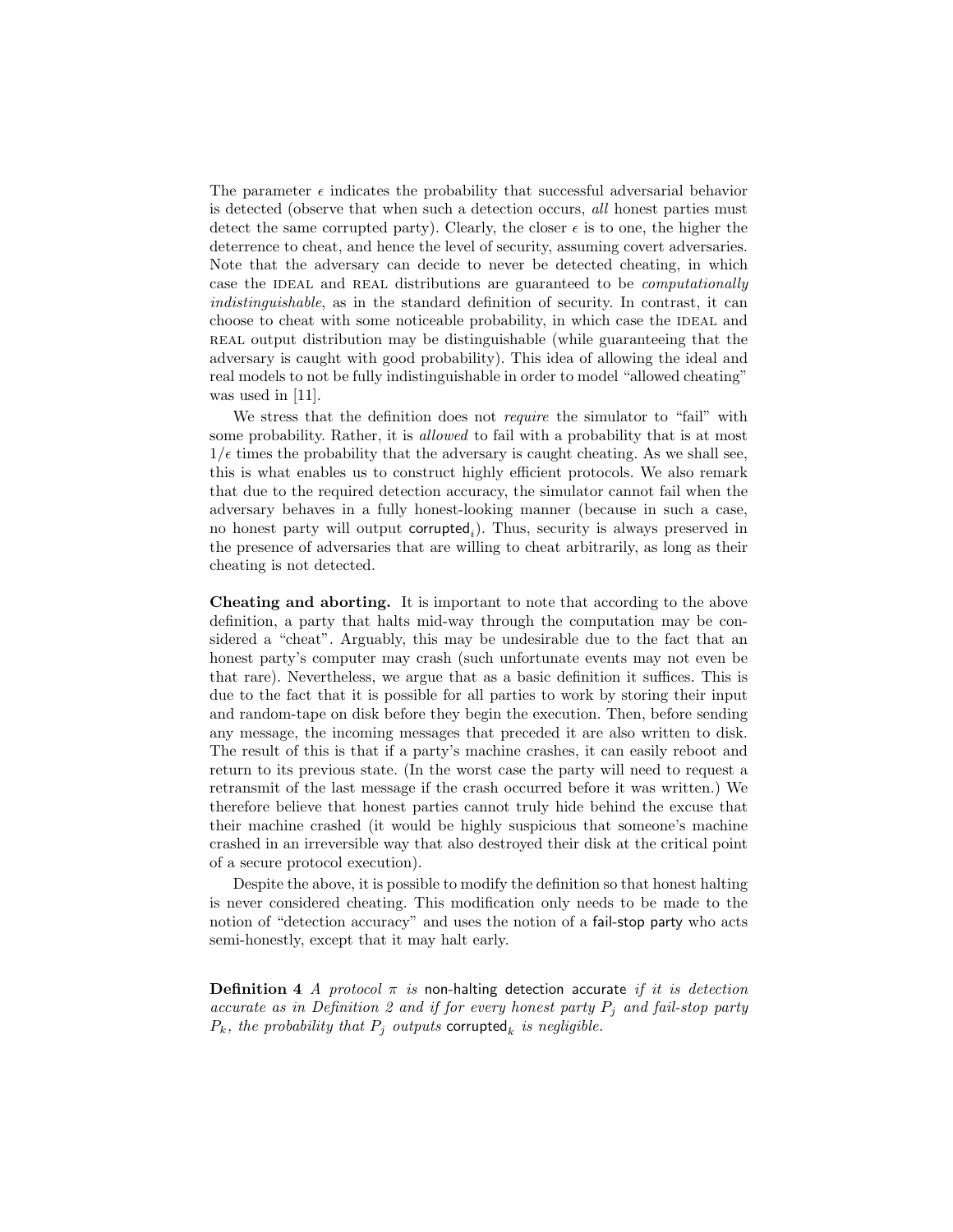The definition of security in the presence of covert adversaries can then be modified by requiring non-halting detection accuracy. We remark that although this strengthening is highly desirable, it may also be prohibitive. For example, we are able to modify our main protocol so that it meets this stronger definition. However, in order to do so, we need to assume fully secure oblivious transfer, for which highly efficient (fully simulatable) protocols are not really known.

#### 3.3 Version 2: Explicit Cheat Formulation

The drawback of Definition 3 is that it allows the adversary to decide whether to cheat as a function of the honest parties' inputs or of the output. This is undesirable since there may be honest parties' inputs for which it is more "worthwhile" for the adversary to risk being caught. We therefore wish to force the adversary to make its decision about whether to cheat obliviously of the honest parties' inputs. This brings us to an alternate definition, which is based on redefining the ideal functionality so as to explicitly include the option of cheating. Aside from overcoming the input dependency problem this alternate formulation has two additional advantages. First, it makes the security guarantees more explicit. Second, it makes it easy to prove a sequential composition theorem.

We modify the ideal model in the following way. Let  $\epsilon : \mathbb{N} \to [0,1]$  be a function. Then, the ideal execution with  $\epsilon$  proceeds as follows:

- **Inputs:** Each party obtains an input; the  $i^{\text{th}}$  party's input is denoted by  $x_i$ ; we assume that all inputs are of the same length, denoted  $n$ . The adversary receives an auxiliary-input z.
- Send inputs to trusted party: Any honest party  $P_j$  sends its received input  $x_i$  to the trusted party. The corrupted parties, controlled by  $A$ , may either send their received input, or send some other input of the same length to the trusted party. This decision is made by  $A$  and may depend on the values  $x_i$ for  $i \in I$  and the auxiliary input z. Denote the vector of inputs sent to the trusted party by  $\overline{w}$ .
- Abort options: If a corrupted party sends  $w_i =$  abort<sub>i</sub> to the trusted party as its input, then the trusted party sends abort<sub>i</sub> to all of the honest parties and halts. If a corrupted party sends  $w_i = \text{corrupted}_i$  to the trusted party as its input, then the trusted party sends corrupted<sub>i</sub> to all of the honest parties and halts.
- Attempted cheat option: If a corrupted party sends  $w_i$  = cheat<sub>i</sub> to the trusted party as its input, then the trusted party sends to the adversary all of the honest parties' inputs  ${x_j}_{j \notin I}$ . Furthermore, it asks the adversary for outputs  $\{y_j\}_{j \notin I}$  for the honest parties. In addition,
	- 1. With probability  $\epsilon$ , the trusted party sends corrupted<sub>i</sub> to the adversary and all of the honest parties.
	- 2. With probability  $1 \epsilon$ , the trusted party sends undetected to the adversary and the outputs  $\{y_j\}_{j \notin I}$  to the honest parties (i.e., for every  $j \notin I$ , the trusted party sends  $y_j$  to  $P_j$ ).

The ideal execution then ends at this point.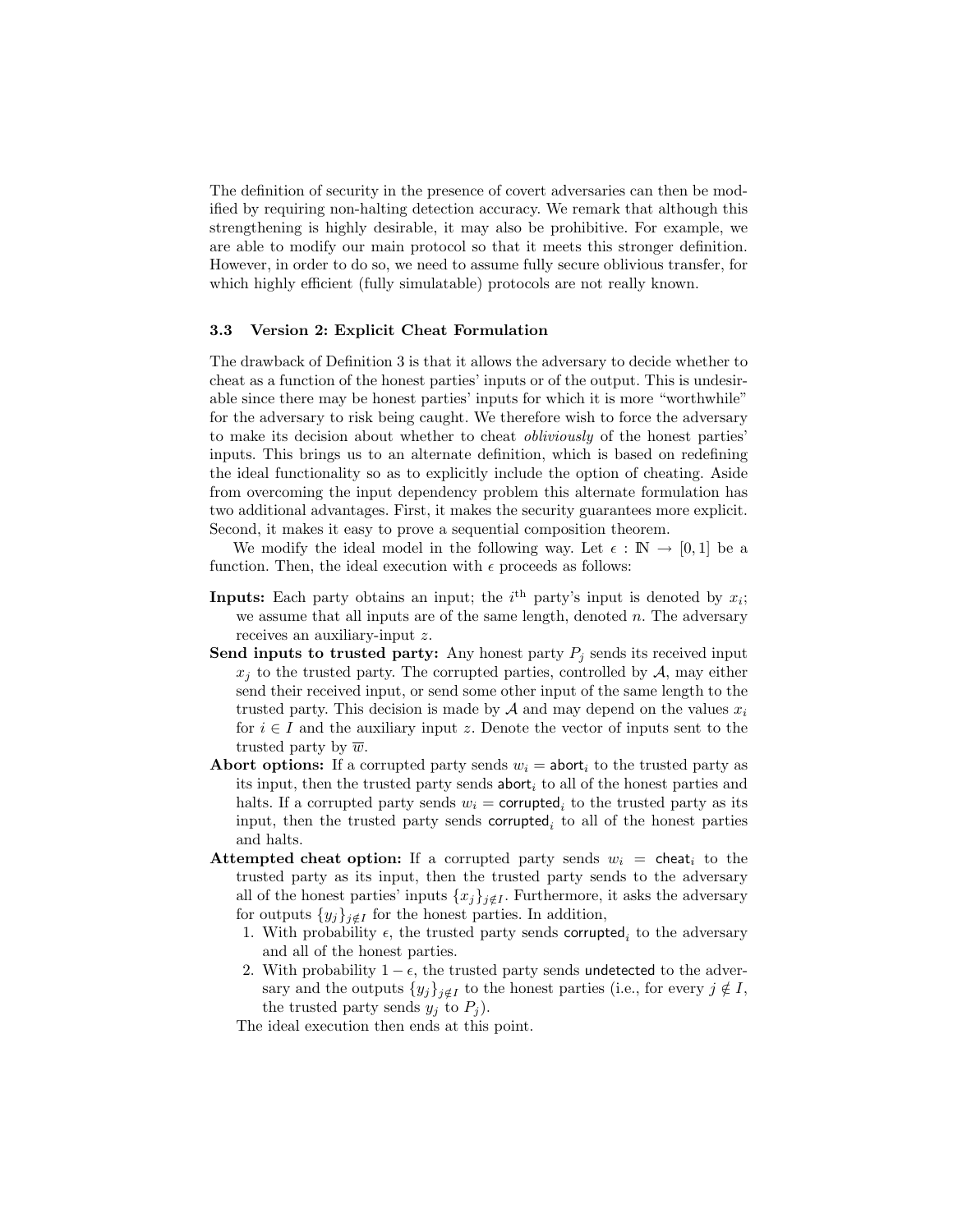If no  $w_i$  equals abort<sub>i</sub>, corrupted<sub>i</sub> or cheat<sub>i</sub>, the ideal execution continues below.

- **Trusted party answers adversary:** The trusted party computes  $(f_1(\overline{w}), \ldots,$  $f_m(\overline{w})$  and sends  $f_i(\overline{w})$  to A, for all  $i \in I$ .
- Trusted party answers honest parties: After receiving its outputs, the adversary sends either abort<sub>i</sub> for some  $i \in I$ , or continue to the trusted party. If the trusted party receives continue then it sends  $f_j(\overline{w})$  to all honest parties  $P_i$  ( $j \notin I$ ). Otherwise, if it receives abort<sub>i</sub> for some  $i \in I$ , it sends abort<sub>i</sub> to all honest parties.
- Outputs: An honest party always outputs the message it obtained from the trusted party. The corrupted parties output nothing. The adversary A outputs any arbitrary (probabilistic polynomial-time computable) function of the initial inputs  $\{x_i\}_{i\in I}$  and the messages obtained from the trusted party.

The output of the honest parties and the adversary in an execution of the above ideal model is denoted by IDEALC<sup> $\epsilon$ </sup>, $S(z)$ , $I(\overline{x}, n)$ .

Notice that there are two types of "cheating" here. The first is the classic abort, except that unlike in Definition 1, the honest parties here are informed as to who caused the abort. Thus, although it is not possible to guarantee fairness here, we do achieve that an adversary who aborts after receiving its output is "punished" in the sense that its behavior is always detected.<sup>2</sup> The other type of cheating in this ideal model is more serious for two reasons: first, the ramifications of the cheat are greater (the adversary may learn all of the parties' inputs and may be able to determine their outputs), and second, the cheating is only guaranteed to be detected with probability  $\epsilon$ . Nevertheless, if  $\epsilon$  is high enough, this may serve as a deterrent. We stress that in the ideal model the adversary must decide whether to cheat obliviously of the honest-parties inputs and before it receives any output (and so it cannot use the output to help it decide whether or not it is "worthwhile" cheating). We define:

**Definition 5** (security – explicit cheat formulation): Let f,  $\pi$  and  $\epsilon$  be as in Definition 3. Protocol  $\pi$  is said to securely compute f in the presence of covert adversaries with  $\epsilon$ -deterrent if for every non-uniform probabilistic polynomialtime adversary A for the real model, there exists a non-uniform probabilistic polynomial-time adversary S for the ideal model such that for every  $I \subseteq [m]$ , every balanced vector  $\overline{x} \in (\{0,1\}^*)^m$ , and every auxiliary input  $z \in \{0,1\}^*$ :

$$
\left\{\text{IDEALC}_{f,\mathcal{S}(z),I}^{\epsilon}(\overline{x},n)\right\}_{n\in\mathbb{N}}\overset{c}{=}\left\{\text{Real}_{\pi,\mathcal{A}(z),I}(\overline{x},n)\right\}_{n\in\mathbb{N}}
$$

Definition 5 and detection accuracy. We note that in Definition 5 it is not necessary to explicitly require that  $\pi$  be detection accurate because this is taken care of in the ideal model (in an ideal execution, only a corrupted party can send a cheat<sub>i</sub> input). However, if *non-halting detection accuracy* is desired (as in Definition 4), then this should be explicitly added to the definition.

<sup>&</sup>lt;sup>2</sup> Note also that there are two types of abort: in one the honest parties receive abort<sub>i</sub> and in the second they receive corrupted<sub>i</sub>. This is included to model behavior by the real adversary that results in it being caught cheating with probability greater than  $\epsilon$  (and not with probability exactly  $\epsilon$  as when the ideal adversary sends a cheat<sub>i</sub> message).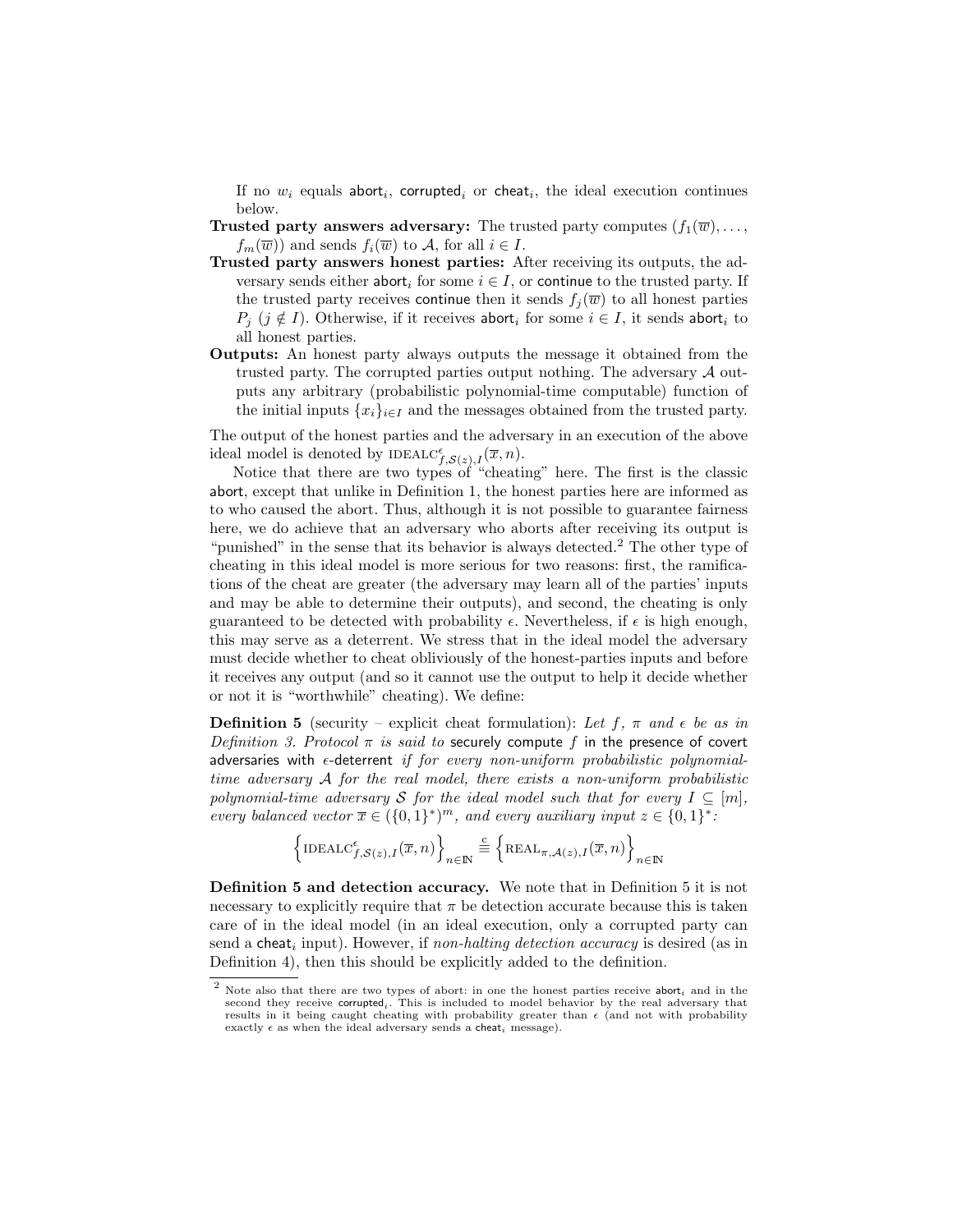#### 3.4 Version 3: Strong Explicit Cheat Formulation

The third, and strongest version follows the same structure and formulation of the previous version (Version 2). However, we make the following slight, but important change to the ideal model. In the case of an attempted cheat, if the trusted party sends  $\text{corrupted}_i$  to the honest parties and the adversary (an event which happens with probability  $\epsilon$ ), then the adversary does not obtain the honest parties' inputs. Thus, if cheating is detected, the adversary does not learn anything and the result is essentially the same as a regular abort. This is in contrast to Version 2, where a detected cheat may still be successful. (We stress that in the "undetected" case here, the adversary still learns the honest parties' private inputs and can set their outputs.) We denote the resultant ideal model by IDEALSC<sup> $\epsilon$ </sup>, $S(z)$ , $I(\overline{x}, n)$  and have the following definition:

**Definition 6** (security – strong explicit cheat formulation): Let f,  $\pi$  and  $\epsilon$  be as in Definition 3. Protocol  $\pi$  is said to securely compute f in the presence of covert adversaries with  $\epsilon$ -deterrent if for every non-uniform probabilistic polynomialtime adversary A for the real model, there exists a non-uniform probabilistic polynomial-time adversary S for the ideal model such that for every  $I \subseteq [m]$ , every balanced vector  $\overline{x} \in (\{0,1\}^*)^m$ , and every auxiliary input  $z \in \{0,1\}^*$ :

$$
\left\{\mathrm{IDEALSC}_{f,\mathcal{S}(z),I}^{\epsilon}(\overline{x},n)\right\}_{n\in\mathbb{N}}\overset{c}{\equiv}\left\{\mathrm{REAL}_{\pi,\mathcal{A}(z),I}(\overline{x},n)\right\}_{n\in\mathbb{N}}
$$

The difference between the regular and strong explicit cheat formulations is perhaps best exemplified in the case that  $\epsilon = 1$ . In both versions, all potentially successful cheating attempt are detected. However, in the regular formulation, the adversary may learn the honest parties' private inputs (albeit, while being detected). In the strong formulation, in contrast, the adversary learns nothing when it is detected. Since it is always detected, this means that full security is achieved.

#### 3.5 Relations Between Security Models

Relations between covert security definitions. It is not difficult to show that the three security definitions for covert adversaries constitute a strict hierarchy, with version 1 being strictly weaker than version 2, which is strictly weaker than version 3. We explicitly prove this in the full version of the paper.

Relation to the malicious and semi-honest models. As a sanity check regarding our definitions, we present two propositions that show the relation between security in the presence of covert adversaries and security in the presence of malicious and semi-honest adversaries.

**Proposition 7** Let  $\pi$  be a protocol that securely computes some functionality f with abort in the presence of malicious adversaries, as in Definition 1. Then,  $\pi$ securely computes f in the presence of covert adversaries with  $\epsilon$ -deterrent, for any of the three formulations and for every  $0 \leq \epsilon \leq 1$ .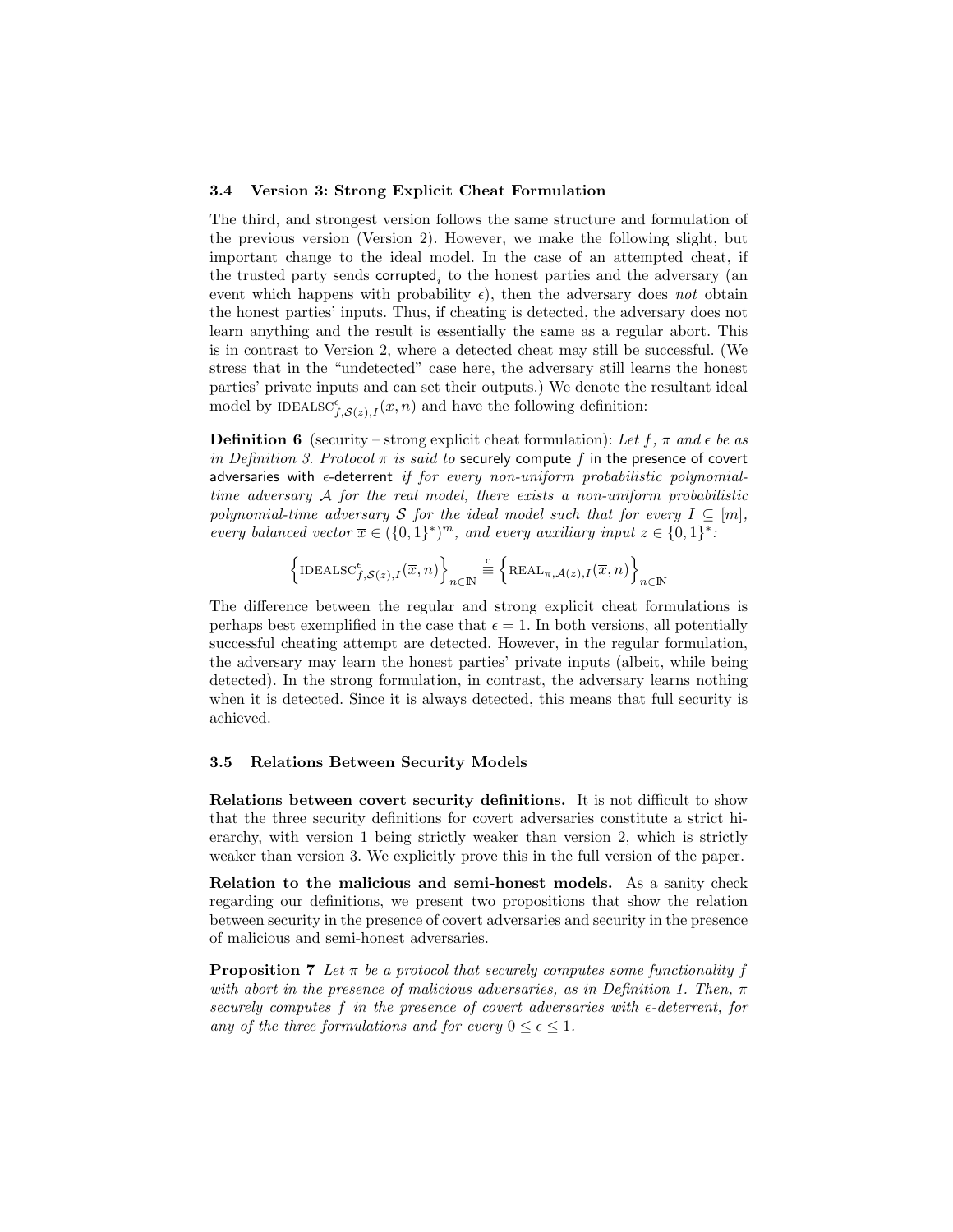This proposition follows from the simple observation that according to Definition 1, there exists a simulator that always succeeds in its simulation. Thus, Definition 3 holds even if the probability of detecting cheating is 0. Likewise, for Definitions 5 and 6 the same simulator works (there is simply no need to ever send a cheat input). Next, we consider the relation between covert and semi-honest adversaries.

**Proposition 8** Let  $\pi$  be a protocol that securely computes some functionality f in the presence of covert adversaries with  $\epsilon$ -deterrent, for any of the three formulations and for  $\epsilon \geq 1/\text{poly}(n)$ . Then,  $\pi$  securely computes f in the presence of semi-honest adversaries.

This proposition follows from the fact that due to the requirement of detection accuracy, no party outputs corrupted<sub>i</sub> when the adversary is semi-honest. Since  $\epsilon > 1/\text{poly}(n)$  this implies that the REAL and IDEAL distributions can be distinguished with at most negligible probability, as is required for semi-honest security. We stress that if  $\epsilon = 0$  (or is negligible) then the definition of covert adversaries requires nothing, and so the proposition does not hold for this case.

We conclude that, as one may expect, security in the presence of covert adversaries with  $\epsilon$ -deterrent lies in between security in the presence of malicious adversaries and security in the presence of semi-honest adversaries.

Strong explicit cheat formulation and the malicious model. The following proposition shows that the strong explicit cheat formulation converges to the malicious model as  $\epsilon$  approaches 1.

**Proposition 9** Let  $\pi$  be a protocol. Then  $\pi$  securely computes some functionality f in the presence of covert adversaries with  $\epsilon = 1$  under Definition 6 if and only if it securely computes f with abort in the presence of malicious adversaries.

This is true since, by definition, either the adversary does not attempt cheating, in which case the ideal execution is the same as in the regular ideal model, or it attempts cheating, in which case it is caught with probability 1 and the protocol is aborted. In both cases, the adversary gains no advantage, and the outcome can be simulated in the standard ideal model. (There is one technicality here relating to whether the output of an honest party due to an abort is  $\perp$ , or abort/corrupted. In order for the proposition to go through, we actually have to modify the basic ideal model so that abort<sub>i</sub> is received rather than  $\bot$ .)

#### 3.6 Modular Sequential Composition

Sequential composition theorems for secure computation are important for two reasons. First, they constitute a security goal within themselves. Second, they are useful tools that help in writing proofs of security. As such, we believe that when presenting a new definition, it is of great importance to also prove an appropriate composition theorem for that definition. In our case, we obtain composition theorems that are analogous to that of [4] for all three of our definitions. The exact formulation of these theorems and the proofs appear in the full version.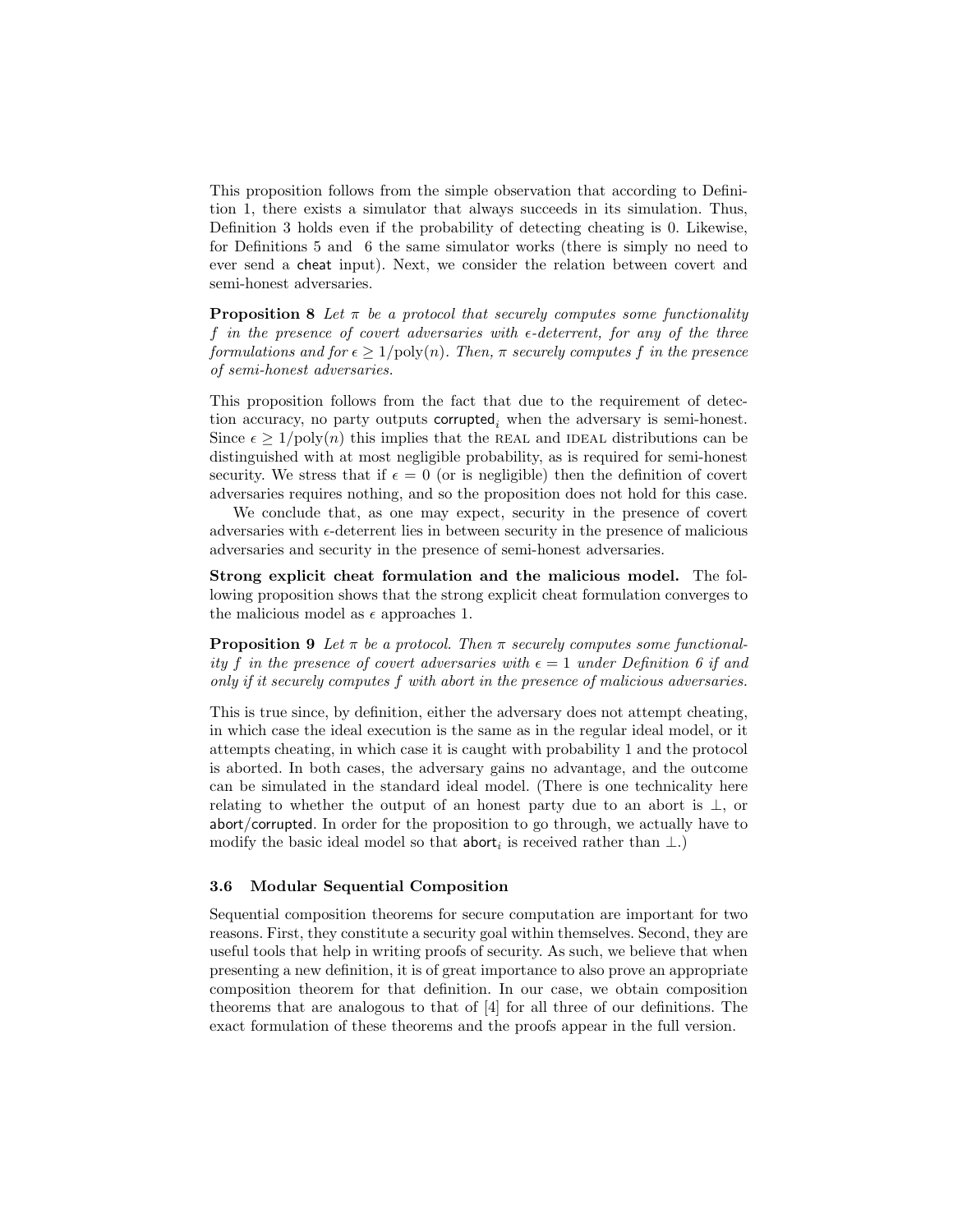## 4 Secure Two-Party Computation

In this section, we show how to securely compute any two-party functionality in the presence of covert adversaries. We have three different protocols, one for each of the three different security definitions. We first present the protocol for the strong explicit cheat formulation, which provides  $\epsilon = 1/2$ -deterrent. The variations for the other models are minor and will be presented later. In all cases, the deterrent can be boosted to  $1 - 1/p(n)$  for any polynomial  $p(\cdot)$ , with an additional price in complexity, as will be explained later.

The protocol is based on Yao's protocol for semi-honest adversaries [23]. We will base our description on the write-up of  $[18]$  of this protocol, and due to lack of space we will assume familiarity with it. The protocol uses an oblivious transfer (OT) protocol that is secure in the presences of covert adversaries. In the full version, we prove the following theorem (via a highly efficient protocol):

Theorem 10 Assume the existence of semantically secure homomorphic encryption schemes with errorless decryption. Then, for any  $k = \text{poly}(n)$  there exists a secure protocol for computing the parallel string oblivious transfer functionality  $((x_1^0, x_1^1), \ldots, (x_n^0, x_1^n), (\sigma_1, \ldots, \sigma_n)) \mapsto (\lambda, (x_1^{\sigma_1}, \ldots, x_n^{\sigma_n}))$  in the presence of covert adversaries with  $\epsilon$ -deterrent for  $\epsilon = 1 - \frac{1}{k}$ , under any of the three security definitions.

#### 4.1 The Protocol

The original protocol of Yao is not secure when the parties may be malicious. Intuitively, there are two main reasons for this. First, the circuit constructor  $P_1$ may send  $P_2$  a garbled circuit that computes a completely different function. Second, the oblivious transfer protocol that is used when the parties can be malicious must be secure for this case. The latter problem is solved here by using the protocol guaranteed by Theorem 10. The first problem is solved by having  $P_1$  send  $P_2$  two garbled circuits. Then,  $P_2$  asks  $P_1$  to open one of the circuits at random, in order to check that it is correctly constructed. (This takes place before  $P_1$  sends the keys corresponding to its input, so nothing is revealed by opening one of the circuits.) The protocol then proceeds similarly to the semihonest case. The main point here is that if the unopened circuit is correct, then this will constitute a secure execution that can be simulated. However, if it is not correct, then with probability  $1/2$  party  $P_1$  will have been caught cheating and so  $P_2$  will output corrupted<sub>1</sub>. While the above intuition forms the basis for our protocol, the actual construction of the appropriate simulator is somewhat delicate, and requires a careful construction of the protocol. We note some of these subtleties hereunder.

First, it is crucial that the oblivious transfers are run before the garbled circuit is sent by  $P_1$  to  $P_2$ . This is due to the fact that the simulator sends a corrupted  $P_2$  a fake garbled circuit that evaluates to the exact output received from the trusted party (and only this output), as described in [18]. However, in order for the simulator to receive the output from the trusted party, it must first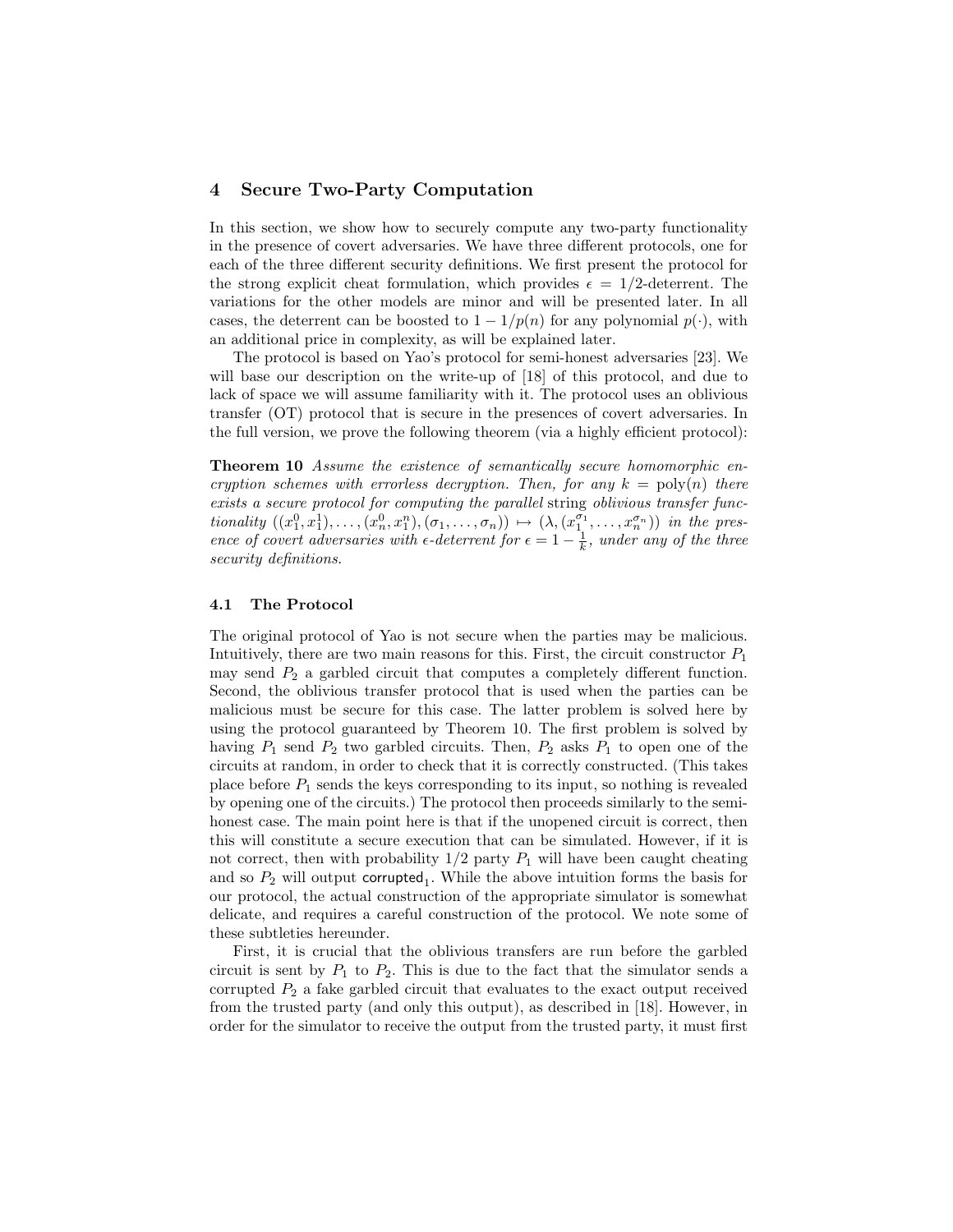send it the input used by the corrupted  $P_2$ . This is achieved by first running the oblivious transfers, from which the simulator is able to extract the corrupted  $P_2$ 's input.

The second subtlety relates to an issue we believe may be a problem for many other implementations of Yao that use cut-and-choose. The problem is that the adversary can construct (at least in theory) a garbled circuit with two sets of keys, where one set of keys decrypt the circuit to the specified one and another set of keys decrypt the circuit to an incorrect one. This is a problem because the adversary can supply "correct keys" to the circuits that are opened and "incorrect keys" to the circuit (or circuits) that are computed. Such a strategy cannot be carried out without risk of detection for the keys that are associated with  $P_2$ 's input because these keys are obtained by  $P_2$  in the oblivious transfers before the garbled circuits are even sent (thus if incorrect keys are sent for one of the circuits,  $P_2$  will detect this if that circuit is opened). However, it is possible for a corrupt  $P_1$  to carry out this strategy for the input wires associated with its own input. We prevent this by having  $P_1$  commit to these keys and send the commitments together with the garbled circuits. Then, instead of  $P_1$  just sending the keys associated with its input, it sends the appropriate decommitments.

A third subtlety that arises is connected to the difference between Definitions 3 and 5 (where the latter is the stronger definition where the decision by the adversary to cheat is not allowed to depend on the honest parties' inputs or on the output). Consider a corrupted  $P_1$  that behaves exactly like an honest  $P_1$  except that in the oblivious transfers, it inputs an invalid key in the place of the key associated with 0 as the first bit of  $P_2$ . The result is that if the first bit of  $P_2$ 's input is 1, then the protocol succeeds and no problem arises. However, if the first bit of  $P_2$ 's input is 0, then the protocol will always fail and  $P_2$ will always detect cheating. Thus,  $P_1$ 's decision to cheat may depend on  $P_2$ 's private input, something that is impossible in the ideal models of Definitions 5 and 6. In summary, this means that the protocol achieves Definition 3 (with  $\epsilon = 1/2$ ) but not Definition 5. In order to solve this problem, we use a circuit that computes the function  $g(x_1, x_2^1, \ldots, x_2^n) = f(x_1, \bigoplus_{i=1}^n x_2^i)$ , instead of a circuit that directly computes f. Then, upon input  $x_2$ , party  $P_2$  chooses random  $x_2^1, \ldots, x_2^{n-1}$  and sets  $x_2^n = (\bigoplus_{i=1}^{n-1} x_2^i) \oplus x_2$ . This makes no difference to the result because  $\bigoplus_{i=1}^n x_2^i = x_2$  and so  $g(x_1, x_2^1, \ldots, x_2^n) = f(x_1, x_2)$ . However, this modification makes every bit of  $P_2$ 's input uniform when considering any proper subset of  $x_2^1, \ldots, x_2^n$ . This helps because as long as  $P_1$  does not provide invalid keys for all n shares of  $x_2$ , the probability of failure is independent of  $P_2$ 's actual input (because any set of  $n-1$  shares is independent of  $x_2$ ). If, on the other hand,  $P_2$  attempts to provide invalid keys for all the *n* shares, then it is caught with probability almost 1. This method was previously used in [19]. We are now ready to describe the actual protocol.

**Protocol 11** (two-party computation of a function  $f$ ):

– Inputs: Party  $P_1$  has input  $x_1$  and party  $P_2$  has input  $x_2$ , where  $|x_1| = |x_2|$ . In addition, both parties have a security parameter n. For simplicity, we will assume that the lengths of the inputs are n.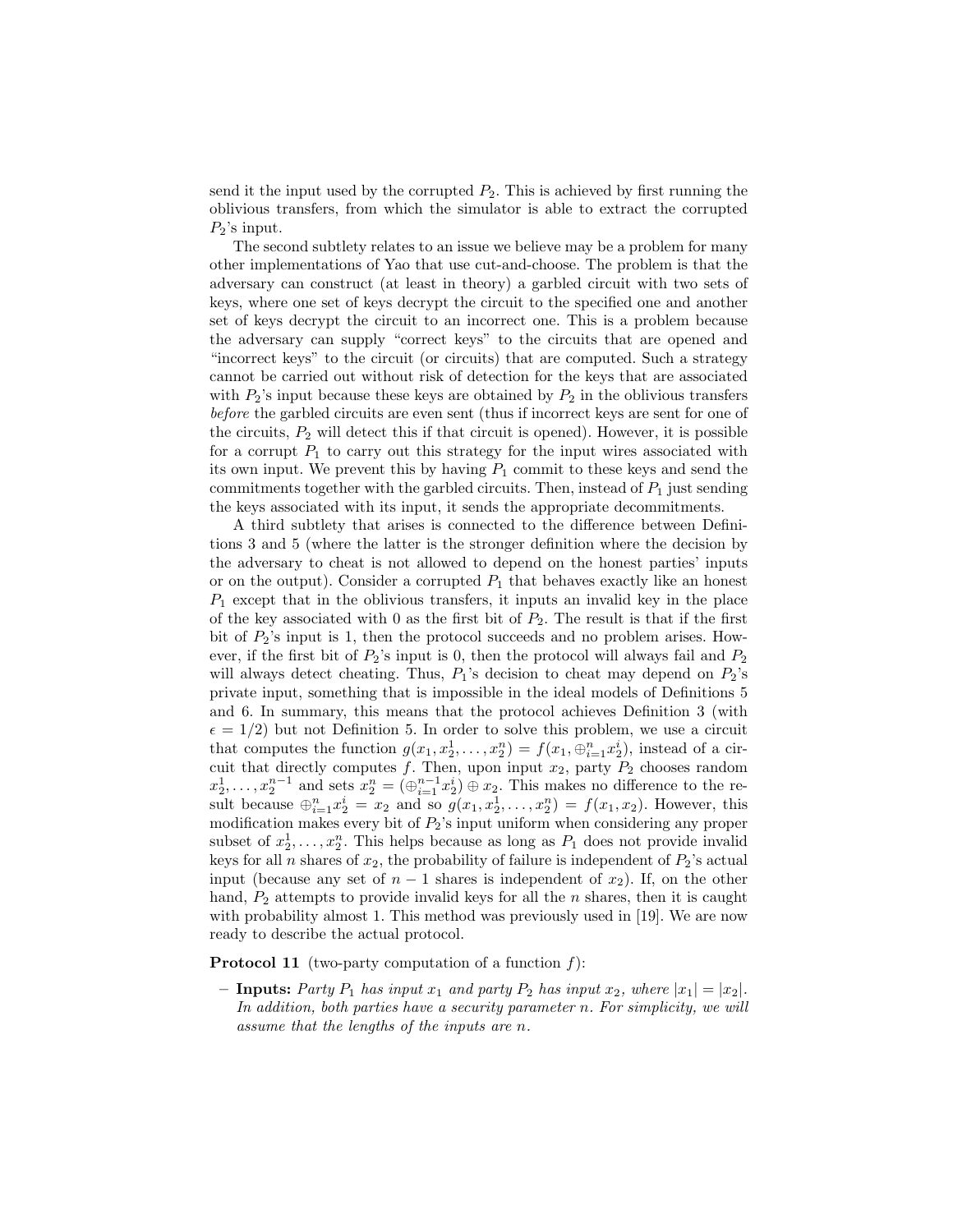- $-$  **Auxiliary input:** Both parties have the description of a circuit C for inputs of length n that computes the function f. The input wires associated with  $x_1$ are  $w_1, \ldots, w_n$  and the input wires associated with  $x_2$  are  $w_{n+1}, \ldots, w_{2n}$ .
- The protocol:
	- 1. Parties  $P_1$  and  $P_2$  define a new circuit C' that receives  $n + 1$  inputs  $x_1, x_2^1, \ldots, x_2^n$  each of length n, and computes the function  $f(x_1, \bigoplus_{i=1}^n x_2^i)$ . Note that C' has  $n^2 + n$  input wires. Denote the input wires associated with  $x_1$  by  $w_1, \ldots, w_n$ , and the input wires associated with  $x_2^i$  by  $w_{in+1}, \ldots, w_{(i+1)n},$  for  $i = 1, \ldots, n$ .
	- 2. Party  $P_2$  chooses  $n-1$  random strings  $x_2^1, \ldots, x_2^{n-1} \in_R \{0,1\}^n$  and defines  $x_2^n = (\bigoplus_{i=1}^{n-1} x_2^i) \oplus x_2$ , where  $x_2$  is  $P_2$ 's original input (note that  $\oplus_{i=1}^n x_2^i = x_2$ ). The value  $z_2 \stackrel{\text{def}}{=} x_2^1, \ldots, x_2^n$  serves as  $P_2$ 's new input of length  $n^2$  to  $C'$ .
	- 3. Party  $P_1$  chooses two sets of  $2n^2$  random keys by running  $G(1^n)$ , the key generator for the encryption scheme:

$$
\hat{k}_{n+1}^0, \ldots, \hat{k}_{n^2+n}^0 \qquad \tilde{k}_{n+1}^0, \ldots, \tilde{k}_{n^2+n}^0
$$
  

$$
\hat{k}_{n+1}^1, \ldots, \hat{k}_{n^2+n}^1 \qquad \tilde{k}_{n+1}^1, \ldots, \tilde{k}_{n^2+n}^1
$$

- 4.  $P_1$  and  $P_2$  run  $n^2$  executions of an oblivious transfer protocol, as follows.  $P_1$  and  $P_2$  run n<sup>2</sup> executions of an obtivious transfer protocol, as follow.<br>In the i<sup>th</sup> execution, party  $P_1$  inputs the pair  $\left([\hat{k}_{n+i}^0, \tilde{k}_{n+i}^0], [\hat{k}_{n+i}^1, \tilde{k}_{n+i}^1]\right)$ and party  $P_2$  inputs the bit  $z_2^i$ . (Note,  $P_2$  receives for output the keys  $\hat{k}_{n+i}^{z_2^i}$  and  $\tilde{k}_{n+i}^{z_2^i}$ .) The executions are run using a parallel oblivious transfer functionality, as in Theorem 10. If a party receives a corrupted, or abort, message as output from the oblivious transfer, it outputs it and halts.
- 5. Party  $P_1$  constructs two garbled circuits  $G(C')_0$  and  $G(C')_1$  using independent randomness. The keys to the input wires  $w_{n+1}, \ldots, w_{n^2+n}$ in the garbled circuits are taken from above (i.e., in  $G(C')$ <sub>0</sub> they are  $\hat{k}_{n+1}^0, \hat{k}_{n+1}^1, \ldots, \hat{k}_{n^2+n}^0, \hat{k}_{n^2+n}^1, \text{ and in } G(C')_1 \text{ they are } \tilde{k}_{n+1}^0, \tilde{k}_{n+1}^1, \ldots,$  $\tilde{k}_{n^2+n}^0, \tilde{k}_{n^2+n}^1$ . Let  $\hat{k}_1^0, \hat{k}_1^1, \ldots, \hat{k}_n^0, \hat{k}_n^1$  be the keys associated with  $P_1$ 's input in  $G(C')_0$  and  $\tilde{k}_1^0, \tilde{k}_1^1, \ldots, \tilde{k}_n^0, \tilde{k}_n^1$  the analogous keys in  $G(C')_1$ . Then, for every  $i \in \{1, \ldots, n\}$  and  $b \in \{0, 1\}$ , party  $P_1$  computes  $\hat{c}_i^b = \textsf{Com}(\hat{k}_i^b; \hat{r}_i^b)$ and  $\tilde{c}_i^b = \textsf{Com}(\tilde{k}_i^b; \tilde{r}_i^b)$ , where  $\textsf{Com}$  is a perfectly-binding commitment scheme and  $\mathsf{Com}(x; r)$  denotes a commitment to x using randomness r.  $P_1$  sends the garbled circuits to  $P_2$  together with all of the above commitments. The commitments are sent as two vectors of pairs; in the first vector the *i*<sup>th</sup> pair is  $\{\hat{c}_i^0, \hat{c}_i^1\}$  in a random order, and in the second vector the *i*<sup>th</sup> pair is  $\{\tilde{c}_i^0, \tilde{c}_i^1\}$  in a random order.
- 6. Party  $P_2$  chooses a random bit  $b \in_R \{0,1\}$  and sends b to  $P_1$ .
- 7.  $P_1$  sends  $P_2$  all of the keys for the inputs wires  $w_1, \ldots, w_{n^2+n}$  of the garbled circuit  $G(C')_b$ , together with the associated mappings and the decommitment values. (I.e. if  $b = 0$ , then party  $P_1$  sends  $(\hat{k}_1^0, 0), (\hat{k}_1^1, 1),$  $\ldots, (\hat{k}_{n^2+n}^0, 0), (\hat{k}_{n^2+n}^1, 1)$  and  $\hat{r}_1^0, \hat{r}_1^1, \ldots, \hat{r}_n^0, \hat{r}_n^1$  for the circuit  $G(C')_0$ .)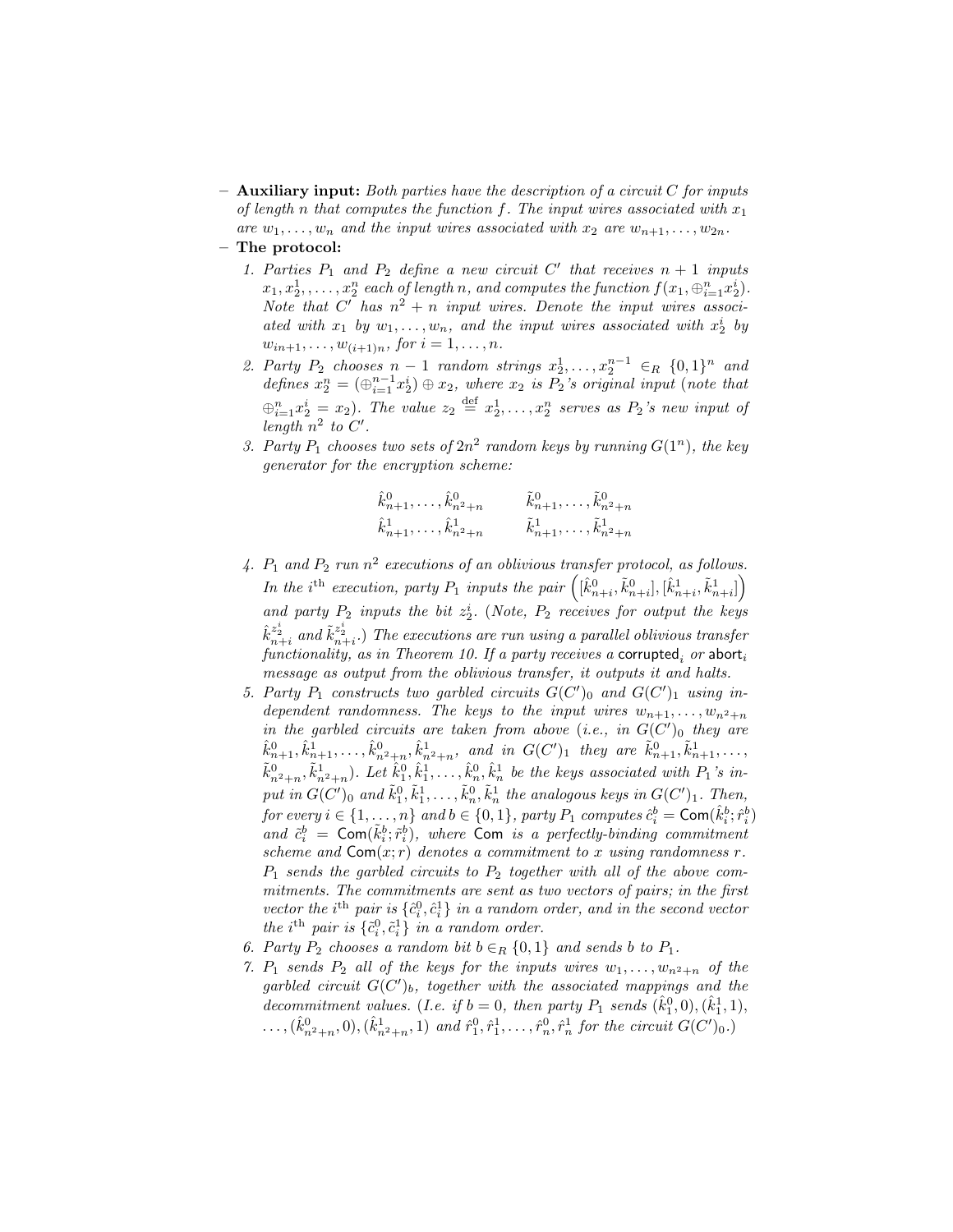- 8. P<sub>2</sub> checks the decommitments to the keys associated with  $w_1, \ldots, w_n$ , decrypts the entire circuit (using the keys and mappings that it received) and checks that it is exactly the circuit  $C'$  derived from the auxiliary input circuit  $C$ . In addition, it checks that the keys that it received in the oblivious transfers match the correct keys that it received in the opening (*i.e.*, if it received  $(\hat{k}, \tilde{k})$  in the i<sup>th</sup> oblivious transfer, then it checks that  $\hat{k} = \hat{k}^{z^i_2}_{n+i}$  if  $G(C')_0$  was opened, and  $\tilde{k} = \tilde{k}^{z^i_2}_{n+i}$  if  $G(C')_1$  was opened). If all the checks pass, it proceeds to the next step. If not, it outputs corrupted<sub>1</sub> and halts. In addition, if  $P_2$  does not receive this message at all, it outputs  $\text{corrupted}_1$ .
- 9.  $P_1$  sends decommitments to the input keys associated with its input for the unopened circuit. That is, if  $b = 0$ , then  $P_1$  sends  $P_2$  the keys and decommitment values  $(\tilde{k}_1^{x_1^1}, \tilde{r}_1^{x_1^1}), \ldots, (\tilde{k}_n^{x_1^n}, \tilde{r}_n^{x_1^n})$  to  $P_2$ . Otherwise, if  $b=1$ , then  $P_2$  sends the keys  $(\hat{k}_1^{x_1^1}, \hat{r}_1^{x_1^1}), \ldots, (\hat{k}_n^{x_1^n}, \hat{r}_n^{x_1^n}).$
- 10.  $P_2$  checks that the values received are valid decommitments to the commitments received above. If not, it outputs  $abort_1$ . If yes, it uses the keys to compute  $C'(x_1, z_2) = C'(x_1, x_2^1, \ldots, x_2^n) = C(x_1, x_2)$ , and outputs the result. If the keys are not correct (and so it is not possible to compute the circuit), or if  $P_2$  doesn't receive this message at all, it outputs abort<sub>1</sub>.

Note that steps  $7-10$  are actually a single step of  $P_1$  sending a message to  $P_2$ , followed by  $P_2$  carrying out a computation.

If any party fails to receive a message as expected during the execution, it outputs abort<sub>i</sub> (where  $P_i$  is the party who failed to send the message). This holds unless the party is explicitly instructed above to output corrupted instead  $(as in Step 8).$ 

We have the following theorem:

Theorem 12 Let f be any probabilistic polynomial-time function. Assume that the encryption scheme used to generate the garbled circuits has indistinguishable encryptions under chosen-plaintext attacks (and has an elusive and efficiently verifiable range), and that the oblivious transfer protocol used is secure in the presence of covert adversaries with  $1/2$ -deterrent by Definition 6. Then, Protocol 11 securely computes f in the presence of covert adversaries with  $1/2$ deterrent by Definition 6.

The full proof of this theorem can be found in the full version.

#### 4.2 Protocols for the Other Security Definitions

We present more efficient protocols for the two other security formulations (versions 1 and 2) which are more efficient. The protocols are essentially identical to the one described above, with the only difference being the number of shares used to split the inputs of  $P_2$  in step 2: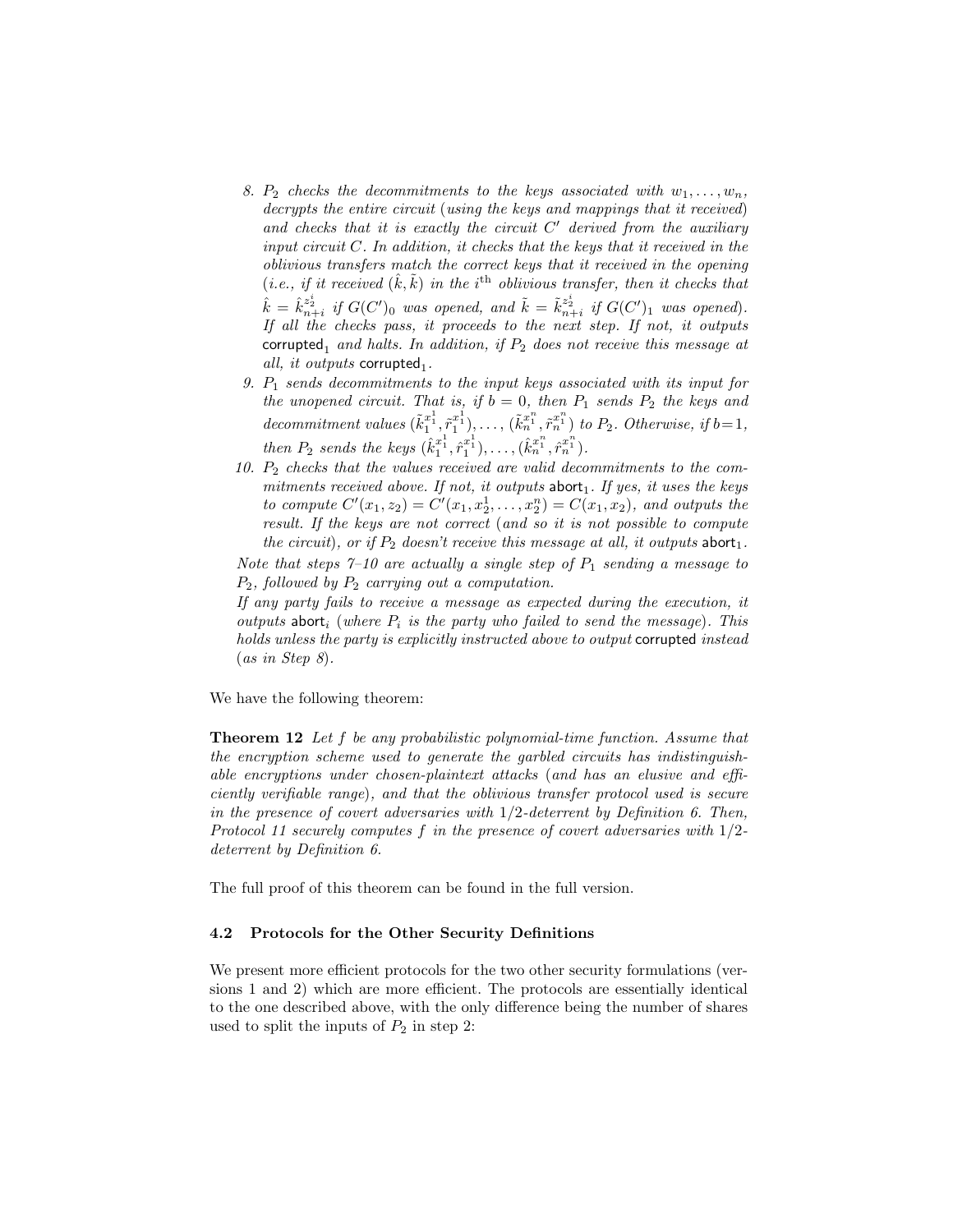- For the failed-simulation formulation (Version 1), we do not split the input of  $P_2$  at all and use the original inputs (i.e., the original circuit C is used). This reduces the number of oblivious transfers from  $n^2$  to n. The revised protocol provides security for covert adversaries in the failed simulation formulation with deterrence 1/2.
- $-$  For the *explicit cheat formulation* (not strong) (Version 2), we split the input of  $P_2$  into 2 shares, instead of n. Note again that this reduces the number of oblivious transfers from  $n^2$  to  $2n$ . The revised protocol provides security for covert adversaries in the explicit cheat formulation with deterrence 1/4.

#### 4.3 Higher Deterrence Values

For all three versions, it is possible to boost the deterrence value to  $1-1/\text{poly}(n)$ , with an increased price in performance. Let  $p(\cdot)$  be a polynomial. Then, Protocol 11 can be modified so that a deterrent of  $1 - 1/p(n)$  is obtained, as follows. First, we use an oblivious transfer protocol that is secure in the presence of covert adversaries with deterrent  $\epsilon = 1 - 1/p(n)$ . Then, Protocol 11 is modified by having  $P_1$  send  $p(n)$  garbled circuits to  $P_2$  and then  $P_2$  randomly asking  $P_1$ to open all circuits except one. Note that when doing so it is not necessary to increase the number of oblivious transfers, because the same oblivious transfer can be used for all circuits. This is important since the number of oblivious transfers is a dominant factor in the complexity. The modification yields a deterrent  $\epsilon = 1 - 1/p(n)$  and thus can be used to obtain a high deterrent factor. For example, using 10 circuits the deterrence is 9/10.

### 4.4 Non-Halting Detection Accuracy

It is possible to modify Protocol 11 so that it achieves non-halting detection accuracy; see Definition 4. Before describing how we do this, notice that the reason that we need to recognize a halting-abort as cheating in Protocol 11 is that if  $P_1$  generates one faulty circuit, then it can always just refuse to continue (i.e., abort) in the case that  $P_2$  asks it to open the faulty circuit. This means that if aborting is not considered cheating, then a corrupted  $P_1$  can form a strategy whereby it is never detected cheating, but succeeds in actually cheating with probability 1/2. In order to solve this problem, we construct a method whereby  $P_1$  does not know if it will be caught or not. We do so by having  $P_2$  receive the circuit opening via a fully secure oblivious transfer protocol, rather than having  $P_1$  send it explicitly. This forces  $P_1$  to either abort before learning anything, or to risk being caught with probability  $1/2$ . The details are provided in the full version. The price of this modification is that of one additional fully secure oblivious transfer and the replacement of all of the original oblivious transfer protocols with fully secure ones. (Of course, we could use an oblivious transfer protocol that is secure in the presence of covert adversaries with non-halting detection accuracy, but we do not know how to construct one.) Since fully-secure oblivious transfer is expensive, this is a considerable overhead.